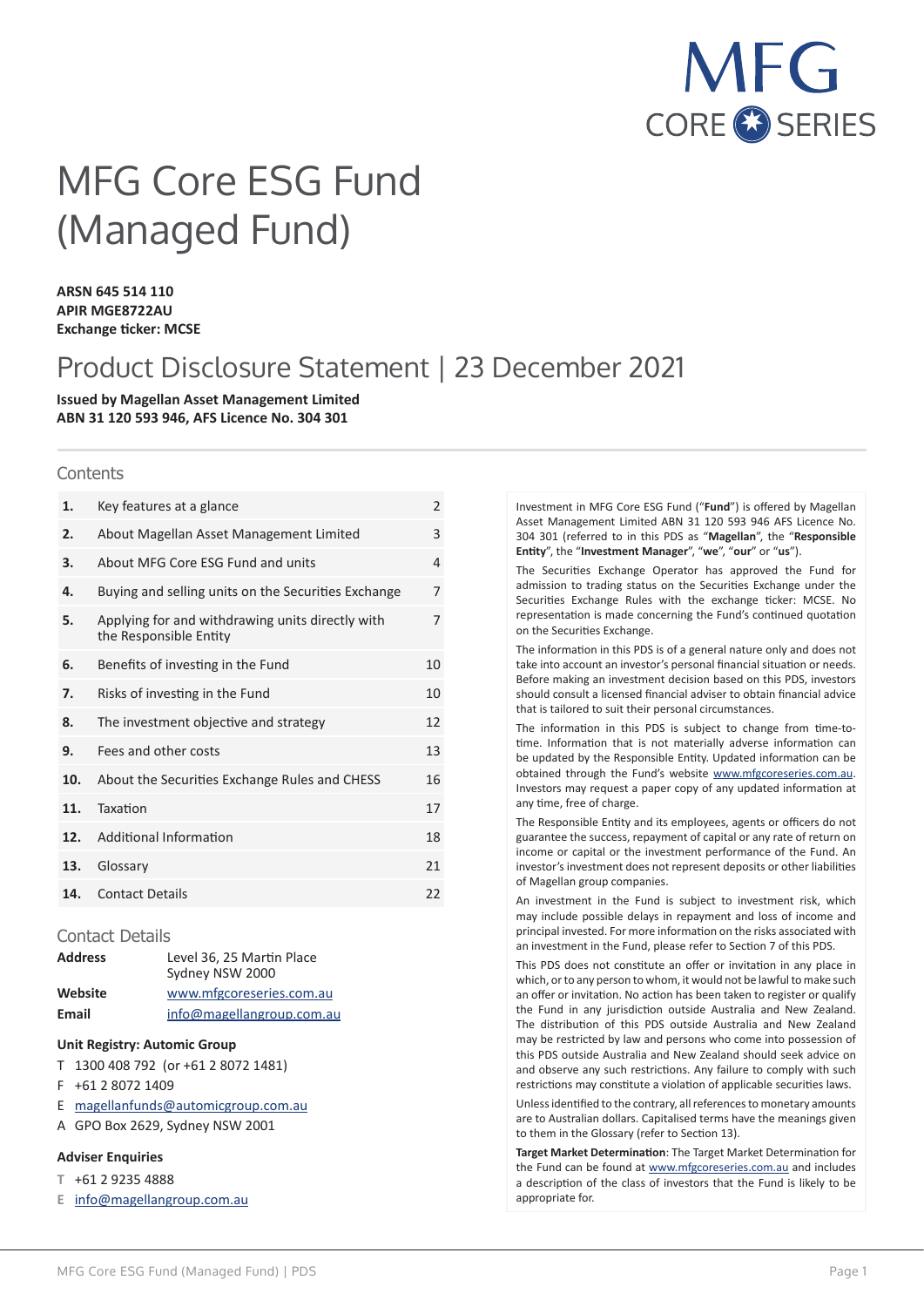# **1. Key features at a glance**

| <b>MFG Core ESG Fund</b>                                   |                                                                                                                                                                                                                                                                                                                                                                                                                                                                                                                                                                                                                                                                                                                                                                                                                                                                                                                                                                                                                                                                                                                                                                                                                                                                                                                                                                                                                                                                                                                                                                                                                                                                                                                                                                                                                                                                                                                                                                                                                                      |                         |                    | <b>For more Information</b> |
|------------------------------------------------------------|--------------------------------------------------------------------------------------------------------------------------------------------------------------------------------------------------------------------------------------------------------------------------------------------------------------------------------------------------------------------------------------------------------------------------------------------------------------------------------------------------------------------------------------------------------------------------------------------------------------------------------------------------------------------------------------------------------------------------------------------------------------------------------------------------------------------------------------------------------------------------------------------------------------------------------------------------------------------------------------------------------------------------------------------------------------------------------------------------------------------------------------------------------------------------------------------------------------------------------------------------------------------------------------------------------------------------------------------------------------------------------------------------------------------------------------------------------------------------------------------------------------------------------------------------------------------------------------------------------------------------------------------------------------------------------------------------------------------------------------------------------------------------------------------------------------------------------------------------------------------------------------------------------------------------------------------------------------------------------------------------------------------------------------|-------------------------|--------------------|-----------------------------|
| <b>Fund name</b>                                           | MFG Core ESG Fund                                                                                                                                                                                                                                                                                                                                                                                                                                                                                                                                                                                                                                                                                                                                                                                                                                                                                                                                                                                                                                                                                                                                                                                                                                                                                                                                                                                                                                                                                                                                                                                                                                                                                                                                                                                                                                                                                                                                                                                                                    |                         |                    |                             |
| <b>ARSN</b>                                                | 645 514 110                                                                                                                                                                                                                                                                                                                                                                                                                                                                                                                                                                                                                                                                                                                                                                                                                                                                                                                                                                                                                                                                                                                                                                                                                                                                                                                                                                                                                                                                                                                                                                                                                                                                                                                                                                                                                                                                                                                                                                                                                          |                         |                    |                             |
| <b>Exchange ticker</b>                                     | <b>MCSE</b>                                                                                                                                                                                                                                                                                                                                                                                                                                                                                                                                                                                                                                                                                                                                                                                                                                                                                                                                                                                                                                                                                                                                                                                                                                                                                                                                                                                                                                                                                                                                                                                                                                                                                                                                                                                                                                                                                                                                                                                                                          |                         |                    |                             |
| <b>Responsible Entity and</b><br><b>Investment Manager</b> | Magellan Asset Management Limited<br>ABN 31 120 593 946, AFS Licence No. 304 301                                                                                                                                                                                                                                                                                                                                                                                                                                                                                                                                                                                                                                                                                                                                                                                                                                                                                                                                                                                                                                                                                                                                                                                                                                                                                                                                                                                                                                                                                                                                                                                                                                                                                                                                                                                                                                                                                                                                                     |                         |                    | Section 2                   |
| <b>About the Fund</b>                                      | The Fund is a registered managed investment scheme. Units in the Fund have been<br>admitted to quotation on the Securities Exchange under the Securities Exchange Rules.<br>Units in the Fund are able to be traded on the Securities Exchange like any listed security.<br>The Fund will primarily invest in securities of companies listed on stock exchanges around<br>the world. The Fund's portfolio will generally comprise 70-90 securities at any one time<br>but will also have some exposure to cash. It is not the Responsible Entity's intention to<br>hedge the foreign currency exposure of the Fund arising from investments in overseas<br>markets.<br>The Fund can use foreign exchange contracts to facilitate settlement of stock purchases.<br>The Fund may also use exchange traded derivatives, in a limited manner, for risk<br>management purposes.                                                                                                                                                                                                                                                                                                                                                                                                                                                                                                                                                                                                                                                                                                                                                                                                                                                                                                                                                                                                                                                                                                                                                          |                         |                    | Section 3 and Section 8     |
| <b>Investment objective</b>                                | The Fund's primary investment objective is to achieve attractive risk-adjusted returns<br>over the medium to long term through investment in a diversified portfolio of high<br>quality companies. This objective incorporates consideration of environmental, social and<br>governance (ESG) risks and the application of a proprietary low carbon framework.                                                                                                                                                                                                                                                                                                                                                                                                                                                                                                                                                                                                                                                                                                                                                                                                                                                                                                                                                                                                                                                                                                                                                                                                                                                                                                                                                                                                                                                                                                                                                                                                                                                                       |                         |                    | Section 6 and Section 8     |
| <b>Asset classes and</b>                                   | The Fund's assets are typically invested within the following asset allocation ranges:                                                                                                                                                                                                                                                                                                                                                                                                                                                                                                                                                                                                                                                                                                                                                                                                                                                                                                                                                                                                                                                                                                                                                                                                                                                                                                                                                                                                                                                                                                                                                                                                                                                                                                                                                                                                                                                                                                                                               | Section 8               |                    |                             |
| allocation ranges                                          | <b>Asset Class</b>                                                                                                                                                                                                                                                                                                                                                                                                                                                                                                                                                                                                                                                                                                                                                                                                                                                                                                                                                                                                                                                                                                                                                                                                                                                                                                                                                                                                                                                                                                                                                                                                                                                                                                                                                                                                                                                                                                                                                                                                                   | <b>Investment Range</b> |                    |                             |
|                                                            | Global listed securities                                                                                                                                                                                                                                                                                                                                                                                                                                                                                                                                                                                                                                                                                                                                                                                                                                                                                                                                                                                                                                                                                                                                                                                                                                                                                                                                                                                                                                                                                                                                                                                                                                                                                                                                                                                                                                                                                                                                                                                                             | 90% - 100%              |                    |                             |
|                                                            | Cash and cash equivalents                                                                                                                                                                                                                                                                                                                                                                                                                                                                                                                                                                                                                                                                                                                                                                                                                                                                                                                                                                                                                                                                                                                                                                                                                                                                                                                                                                                                                                                                                                                                                                                                                                                                                                                                                                                                                                                                                                                                                                                                            | $0\% - 10\%$            |                    |                             |
| Net asset value                                            | The net asset value ("NAV") of the Fund is calculated by deducting the liabilities<br>(including any accrued fees) of the Fund from the aggregate value of assets.<br>The NAV per Unit is calculated by dividing the NAV by the number of units on issue in the<br>Fund.<br>The NAV for a particular Business Day reflects the value of the Fund based on the value of<br>the Fund's assets at the close of trading on the previous day in each market in which the<br>Fund invests.<br>An indicative NAV per Unit ("iNAV") will be published by the Fund throughout the Trading<br>Day. The INAV will be updated for foreign exchange movements in the Fund's portfolio<br>stocks by individual stock domicile and will also be updated in respect of portfolio<br>securities or equivalent securities that have live market prices during the Trading Day.                                                                                                                                                                                                                                                                                                                                                                                                                                                                                                                                                                                                                                                                                                                                                                                                                                                                                                                                                                                                                                                                                                                                                                         |                         |                    | Section 3                   |
| <b>Entering and exiting</b><br>the Fund                    | Investors can enter the Fund either by applying for units directly with the Responsible<br>Entity using an Application Form or by buying units on the Securities Exchange.<br>Investors can exit the Fund either by directly making a withdrawal request to the<br>Responsible Entity or by selling units on the Securities Exchange. You need to hold your<br>units on the issuer sponsored sub-register to make a withdrawal request directly to the<br>Responsible Entity. Your stockbroker can assist you with this process if you hold your units<br>on a HIN.<br>The method by which you enter the Fund does not affect the method by which you<br>can exit the Fund. If you enter the Fund by buying units on the Securities Exchange you<br>can exit the Fund by selling units on the Securities Exchange or by withdrawing directly<br>with the Responsible Entity. If you enter the Fund by applying for units directly with the<br>Responsible Entity you can exit the Fund by selling units on the Securities Exchange or by<br>withdrawing directly with the Responsible Entity.<br>There are important differences between entering and exiting the Fund via the Securities<br>Exchange or by applying for and withdrawing units directly with the Responsible Entity.<br>These differences include, but are not limited to, the entry and exit price you will receive,<br>and whether minimum investment amounts apply to your investment.<br>An investor that applies for units directly with the Responsible Entity may pay a different<br>price for units in the Fund to an investor who buys units on the Securities Exchange at the<br>exact same time. Similarly, an investor who redeems units directly with the Responsible<br>Entity is likely to receive a different price for units in the Fund to an investor who sells<br>units on the Securities Exchange at the exact same time. These differences in prices<br>received by investors may result in a different return from an investment in the Fund. |                         | Section 3, 4 and 5 |                             |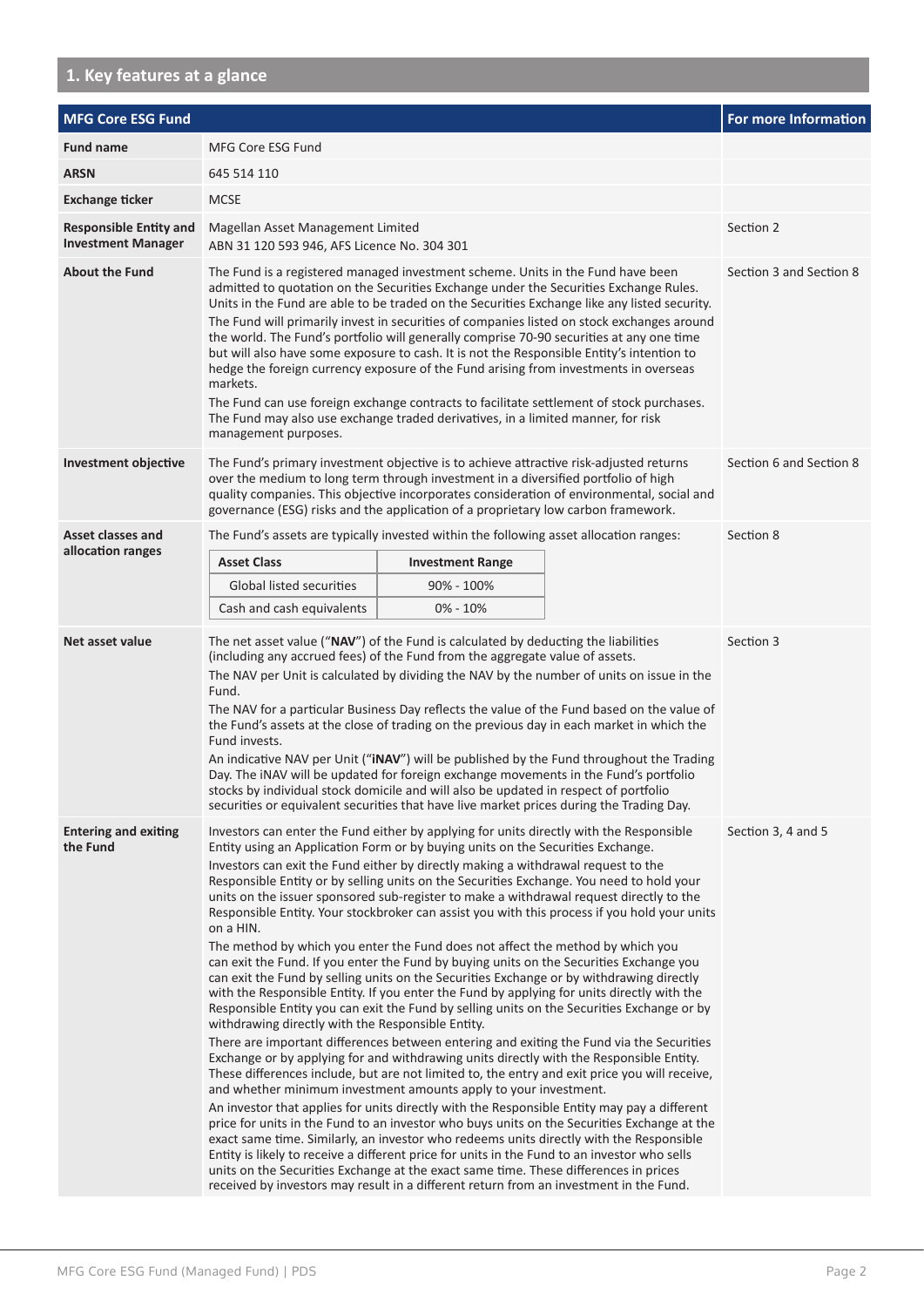| <b>Fund liquidity</b>                     | Investors can apply for or withdraw units directly with the Responsible Entity or can buy<br>units from and sell units on the Securities Exchange in the same way as any listed security.<br>The Responsible Entity, on behalf of the Fund, may provide liquidity to investors on the<br>Securities Exchange by acting as a buyer and seller of units. At the end of each Trading<br>Day, the Responsible Entity will create or cancel units by applying for or redeeming its net<br>position in units bought and sold on the Securities Exchange.<br>The Responsible Entity has appointed a market participant to transact and facilitate<br>settlement on its behalf.<br>There may be other circumstances where:<br>• withdrawals have been suspended in accordance with the Constitution or the Fund<br>is not liquid (as defined under the Corporations Act). In such circumstances, units in<br>the Fund may continue to trade on the Securities Exchange provided that the Fund<br>continues to comply with the Securities Exchange Rules. If the Fund ceases to comply<br>with the Securities Exchange Rules, the Responsible Entity may seek a trading halt<br>or the Securities Exchange Operator may suspend trading of units in the Fund on the<br>Securities Exchange; or<br>• the Securities Exchange Operator suspends trading of units in the Fund on the<br>Securities Exchange. In such circumstances, investors may continue to withdraw<br>directly with the Responsible Entity unless withdrawals have also been suspended in<br>accordance with the Constitution. | Section 3 and Section 4 |
|-------------------------------------------|----------------------------------------------------------------------------------------------------------------------------------------------------------------------------------------------------------------------------------------------------------------------------------------------------------------------------------------------------------------------------------------------------------------------------------------------------------------------------------------------------------------------------------------------------------------------------------------------------------------------------------------------------------------------------------------------------------------------------------------------------------------------------------------------------------------------------------------------------------------------------------------------------------------------------------------------------------------------------------------------------------------------------------------------------------------------------------------------------------------------------------------------------------------------------------------------------------------------------------------------------------------------------------------------------------------------------------------------------------------------------------------------------------------------------------------------------------------------------------------------------------------------------------------------------------------------------------------|-------------------------|
| <b>Distributions</b>                      | Distributions will generally be made semi-annually but may be made more or less<br>frequently at the discretion of the Responsible Entity.                                                                                                                                                                                                                                                                                                                                                                                                                                                                                                                                                                                                                                                                                                                                                                                                                                                                                                                                                                                                                                                                                                                                                                                                                                                                                                                                                                                                                                             | Section 3               |
| <b>Fees and other costs</b>               | Please refer to Section 9 for a detailed explanation of fees and costs.                                                                                                                                                                                                                                                                                                                                                                                                                                                                                                                                                                                                                                                                                                                                                                                                                                                                                                                                                                                                                                                                                                                                                                                                                                                                                                                                                                                                                                                                                                                | Section 9               |
| <b>Risks</b>                              | All investments are subject to risk. The significant risks associated with the Fund are<br>described in this PDS.                                                                                                                                                                                                                                                                                                                                                                                                                                                                                                                                                                                                                                                                                                                                                                                                                                                                                                                                                                                                                                                                                                                                                                                                                                                                                                                                                                                                                                                                      | Section 7               |
| Cooling-off and<br>complaints             | Cooling-off rights do not apply to units in the Fund (regardless of whether they were<br>bought on the Securities Exchange or applied for directly with the Responsible Entity)<br>however a complaints handling process has been established.                                                                                                                                                                                                                                                                                                                                                                                                                                                                                                                                                                                                                                                                                                                                                                                                                                                                                                                                                                                                                                                                                                                                                                                                                                                                                                                                         | Section 12              |
| <b>General information</b><br>and updates | Further information, including any updates issued by the Responsible Entity and other<br>statutory reports, can be found at: www.mfgcoreseries.com.au.                                                                                                                                                                                                                                                                                                                                                                                                                                                                                                                                                                                                                                                                                                                                                                                                                                                                                                                                                                                                                                                                                                                                                                                                                                                                                                                                                                                                                                 | Section 12              |
| <b>Transaction</b><br>confirmations       | Investors buying or selling units on the Securities Exchange will receive transaction<br>confirmations from their stockbroker.<br>Investors who apply for units or withdraw their investment directly with the Responsible<br>Entity will receive transaction confirmations from the Unit Registry, which will include<br>your SRN.                                                                                                                                                                                                                                                                                                                                                                                                                                                                                                                                                                                                                                                                                                                                                                                                                                                                                                                                                                                                                                                                                                                                                                                                                                                    | Section 3               |
| <b>Annual tax reporting</b>               | Annual tax statements will be made available in respect of the Fund.                                                                                                                                                                                                                                                                                                                                                                                                                                                                                                                                                                                                                                                                                                                                                                                                                                                                                                                                                                                                                                                                                                                                                                                                                                                                                                                                                                                                                                                                                                                   | Section 11              |

# **2. About Magellan Asset Management Limited**

Magellan Asset Management Limited (the "**Responsible Entity**", "**Investment Manager**", "**Magellan**", "**we**", "**our**" or "**us**") is the Responsible Entity and Investment Manager for MFG Core ESG Fund. As Responsible Entity, we are responsible for the overall operations of the Fund.

Magellan is a wholly owned subsidiary of Magellan Financial Group Limited, which is listed on the Australian Securities Exchange ("**ASX**").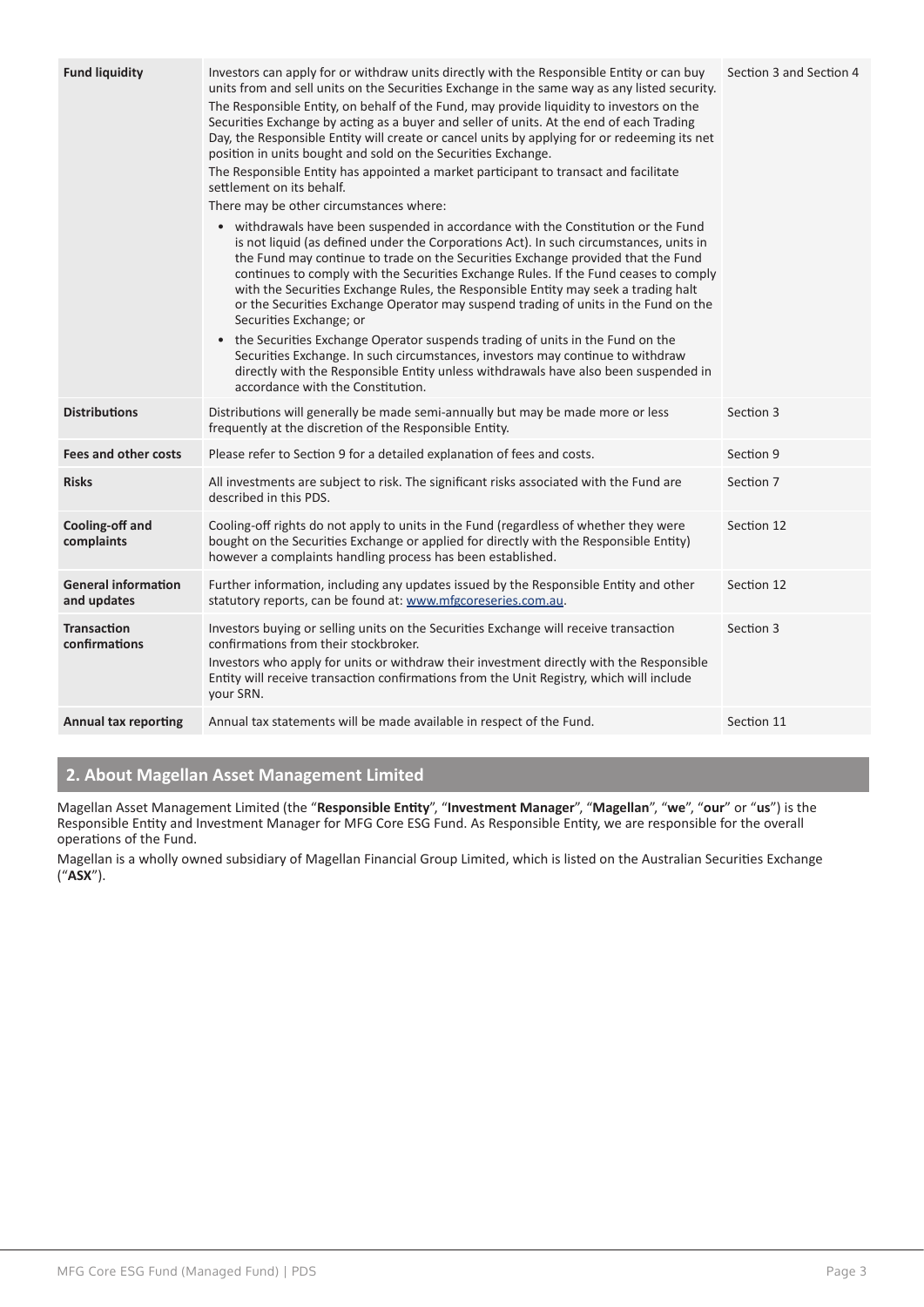When investors make an investment in the Fund, their money is pooled together with other investors' money. The Investment Manager uses this pool to buy investments and manage them on behalf of all investors in the Fund in accordance with the Fund's investment strategy. By investing in the Fund, investors have access to the investment expertise and insights of the investment team.

#### **Units and NAV per Unit**

Units in the Fund have been admitted to quotation on the Securities Exchange under the Securities Exchange Rules. Units are able to be traded on the Securities Exchange in a similar fashion to listed securities, subject to liquidity.

The NAV per Unit estimates the value of the Fund's units based on the value of the Fund's assets at the close of trading on the previous day in each market in which the Fund invests. An estimated NAV per Unit will be published daily on the Fund's website at www.mfgcoreseries.com.au. The estimated NAV per Unit may fluctuate each day as the market value of the Fund's assets rises or falls. The Responsible Entity's NAV Permitted Discretions Policy provides further information about how the NAV per Unit is calculated. Investors can request a copy of the policy free of charge by calling the Responsible Entity on +61 2 9235 4888.

The Responsible Entity has engaged an agent to calculate and disseminate an indicative NAV per Unit ("**iNAV**") which will be published on the Fund's website at www.mfgcoreseries.com.au throughout the Trading Day. The iNAV will be updated for foreign exchange movements in the Fund's portfolio stocks by individual stock domicile and will also be updated in respect of portfolio securities or equivalent securities that have live market prices during the Trading Day. No assurance can be given that the iNAV will be published continuously or that it will be up to date or free from error. To the extent permitted by law, neither the Responsible Entity nor its appointed agent shall be liable to any person who relies on the iNAV.

The price at which units trade on the Securities Exchange may not reflect either the NAV per Unit or the iNAV. See "Securities Exchange liquidity" in Section 4 for more details.

#### **Investing in the Fund**

Investors can enter the Fund either by applying for units directly with the Responsible Entity using an Application Form or by buying units on the Securities Exchange.

Investors can exit the Fund either by directly making a withdrawal request to the Responsible Entity or by selling units on the Securities Exchange. You need to hold your units on the issuer sponsored sub-register to make a withdrawal request directly to the Responsible Entity. Your stockbroker can assist you with this process if you hold your units on a HIN.

The method by which you enter the Fund does not affect the method by which you can exit the Fund. If you enter the Fund by buying units on the Securities Exchange, you can exit the Fund by selling units on the Securities Exchange or by withdrawing directly with the Responsible Entity. If you enter the Fund by applying for units directly with the Responsible Entity you can exit the Fund by selling units on the Securities Exchange or by withdrawing directly with the Responsible Entity.

The following table sets out the key differences between entering and exiting the Fund via the Securities Exchange or by applying for and withdrawing units directly from the Fund. This is a summary only. This PDS should be read in full before making any decision to invest in the Fund. For more information on buying and selling units on the Securities Exchange, see Section 4. For more information on applying to and withdrawing directly from the Fund, see Section 5.

|                                                                        | <b>Buying units on the Securities</b><br><b>Exchange</b>                                                                                                                                                                                                                                                                                                                                               | Applying for units directly with the<br><b>Responsible Entity</b>                                                                                                                                                                                                                                                                                                                                                                                                                                                                                                                                                                                                                                                                                                                                   |
|------------------------------------------------------------------------|--------------------------------------------------------------------------------------------------------------------------------------------------------------------------------------------------------------------------------------------------------------------------------------------------------------------------------------------------------------------------------------------------------|-----------------------------------------------------------------------------------------------------------------------------------------------------------------------------------------------------------------------------------------------------------------------------------------------------------------------------------------------------------------------------------------------------------------------------------------------------------------------------------------------------------------------------------------------------------------------------------------------------------------------------------------------------------------------------------------------------------------------------------------------------------------------------------------------------|
| How do I make an<br>investment in the<br>Fund?                         | You can invest in the Fund at any<br>time by purchasing units via your<br>stockbroker.<br>You do not need to complete an<br>Application Form. Your purchase<br>of units will be settled via the<br>CHESS settlement service, generally<br>two Business Days following your<br>purchase.                                                                                                                | You can invest in the Fund at any time by submitting a correctly<br>completed Application Form together with the required supporting<br>identification information to our Unit Registry.<br>If we receive your correctly completed Application Form by 2.00pm<br>(Sydney time) on a Business Day and your cleared funds by close of<br>business on the same Business Day, you will receive the entry unit<br>price applicable to that Business Day. We will generally issue units to<br>you the following Business Day.<br>If you do not meet the cut-off times, we will issue units to you using<br>the entry unit price applicable to the Business Day on which we<br>receive your completed documentation and cleared monies (subject<br>to the applicable cut-off times for that Business Day). |
| What is my entry<br>price when I make<br>an investment in the<br>Fund? | Your entry price will be the price at<br>which you have purchased units on<br>the Securities Exchange.<br>You will receive a transaction<br>confirmation from your stockbroker<br>informing you of this price. You may<br>incur customary brokerage fees<br>and commissions when you buy<br>units. Investors should consult their<br>stockbroker for further information on<br>their fees and charges. | Your entry price will be the entry unit price applicable to the Business<br>Day on which we receive your completed documentation and cleared<br>monies by the applicable cut-off times.<br>The entry price reflects the NAV per Unit plus an allowance for<br>transaction costs incurred by the Fund. The NAV per Unit estimates<br>the value of the Fund's units based on the value of the Fund's assets at<br>the close of trading in each market in which the Fund invests.<br>On any given Business Day, the NAV per Unit will generally differ from<br>the closing price on the Securities Exchange as the Fund invests in<br>overseas markets and the close of trading in those markets on a given<br>Business Day may not occur until the following day in Australia.                        |
| Is there a minimum<br>number of units I need<br>to purchase?           | No. There is no minimum number of<br>units applicable to investors who buy<br>their units on the Securities Exchange.                                                                                                                                                                                                                                                                                  | The minimum initial investment amount for investors applying for<br>units directly with the Responsible Entity is \$10,000.<br>Additional investments can be made into an existing account at<br>any time. A minimum amount may apply to additional investments<br>depending on the method of your payment.                                                                                                                                                                                                                                                                                                                                                                                                                                                                                         |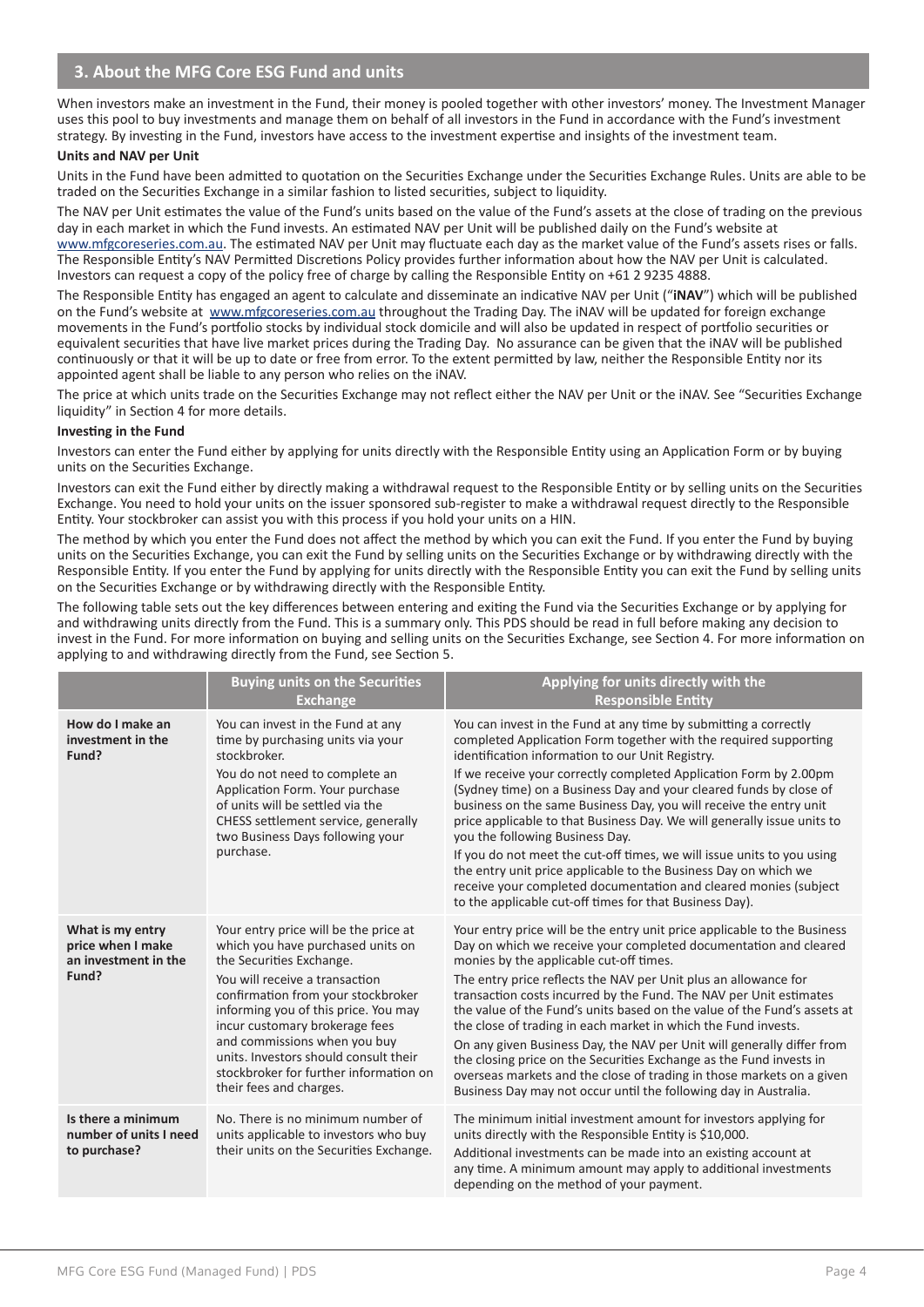|                                                              | Selling units on the Securities<br><b>Exchange</b>                                                                                                                                                                                                                                                                                                                                                | Withdrawing units directly with the<br><b>Responsible Entity</b>                                                                                                                                                                                                                                                                                                                                                                                                                                                                                                                                                                                                                                                                                                                                                                                                                                                                                                                     |
|--------------------------------------------------------------|---------------------------------------------------------------------------------------------------------------------------------------------------------------------------------------------------------------------------------------------------------------------------------------------------------------------------------------------------------------------------------------------------|--------------------------------------------------------------------------------------------------------------------------------------------------------------------------------------------------------------------------------------------------------------------------------------------------------------------------------------------------------------------------------------------------------------------------------------------------------------------------------------------------------------------------------------------------------------------------------------------------------------------------------------------------------------------------------------------------------------------------------------------------------------------------------------------------------------------------------------------------------------------------------------------------------------------------------------------------------------------------------------|
| How do I withdraw my<br>investment?                          | You can withdraw from the Fund<br>at any time by selling units on<br>the Securities Exchange via your<br>stockbroker.<br>Your sale of units will be settled via the<br>CHESS settlement service, generally<br>two Business Days following your sale.                                                                                                                                              | You can make a withdrawal of your investment in the Fund by<br>submitting a withdrawal request to our Unit Registry. You can request<br>a specified dollar amount to be withdrawn, a specified number of<br>units to be withdrawn, or a full redemption of your investment in the<br>Fund.<br>To withdraw, you must hold your units on the Fund's issuer sponsored<br>sub-register and provide your SRN. Your withdrawal request must be<br>received by 2.00pm (Sydney time) on that Business Day.<br>Payment of your withdrawal proceeds will usually be paid two<br>Business Days following your withdrawal. You can usually expect to<br>receive payment into your nominated bank account within seven<br><b>Business Days.</b>                                                                                                                                                                                                                                                   |
| At what price can I sell<br>my units in the Fund?            | Your exit price will be the price at<br>which you sold your units on the<br>Securities Exchange.<br>You will receive a transaction<br>confirmation from your stockbroker<br>informing you of this price. You may<br>incur customary brokerage fees<br>and commissions when you sell<br>units. Investors should consult their<br>stockbroker for further information on<br>their fees and charges. | Your exit price will be the exit unit price applicable to the Business Day<br>on which we receive your withdrawal request by the applicable cut-off<br>times for that Business Day.<br>The exit price reflects the NAV per Unit less an allowance for<br>transaction costs incurred by the Fund. The NAV per Unit estimates<br>the value of the Fund's units based on the value of the Fund's assets at<br>the close of trading in each market in which the Fund invests.<br>On any given Business Day, the NAV per Unit will generally differ from<br>the closing price on the Securities Exchange as the Fund invests in<br>overseas markets and the close of trading in those markets on a given<br>Business Day may not occur until the following day in Australia.<br>If you do not meet the cut-off times you will receive the exit price<br>for the following Business Day, subject to your withdrawal request<br>meeting the applicable cut-off times for that Business Day. |
| Is there a minimum<br>number of units I need<br>to withdraw? | withdrawal of units directly with the Responsible Entity.<br>No minimum balance applies to investments in the Fund.                                                                                                                                                                                                                                                                               | No. There is no minimum number of units applicable to either the sale of units on the Securities Exchange or                                                                                                                                                                                                                                                                                                                                                                                                                                                                                                                                                                                                                                                                                                                                                                                                                                                                         |

#### **Restrictions on withdrawals**

Withdrawals, issuances or switching of units may be suspended by us for up to 28 days including where:

- it is impracticable for the Responsible Entity to calculate the NAV of the Fund, for example, because of an inability to value the assets of the Fund or due to the closure of or trading restrictions or suspensions of securities exchanges on which any significant portion of the investments of the Fund is listed, quoted or traded;
- the payment of withdrawal proceeds involves realising a significant portion of the Fund's assets which would, in our opinion, result in remaining investors bearing a disproportionate amount of capital gains tax or expenses, or suffering any other disadvantage including a material diminution of the value of the Fund's assets or departure from the investment strategy of the Fund;
- we reasonably consider it would be in the interests of investors;
- it is otherwise permitted by law; or
- where we receive withdrawal requests of an aggregate value that in our reasonable estimate would require the sale of 5% or more of the Fund's assets.

The withdrawal process, including the calculation of the NAV per Unit, applies only when the Fund is 'liquid' (within the meaning given to that term in the Corporations Act). Where the Fund ceases to be liquid, units may only be withdrawn pursuant to a withdrawal offer made to all investors in the Fund in accordance with the Constitution and the Corporations Act. We are not obliged to make such offers.

Where withdrawals or switches have been suspended, units in the Fund may continue trading on the Securities Exchange provided that the Fund continues to comply with the Securities Exchange Rules. If the Fund ceases to comply with the Securities Exchange Rules, the Securities Exchange Operator may suspend trading of units in the Fund on the Securities Exchange.

#### **Compulsory redemptions**

The Responsible Entity may redeem some or all of an investor's units without asking them in accordance with the Constitution or as permitted by law. As an example, this may occur where an investor breaches their obligations to the Responsible Entity (for example, where the Responsible Entity believes that the units are held in breach of prohibitions contained within the Constitution) or where the Responsible Entity believes that the units are held in circumstances which might result in a violation of an applicable law or regulation.

#### **Transfer and conversion of units**

Your stockbroker will initiate the conversion or transfer of units in the following scenarios:

- You hold units directly with the Fund (SRN holding on the issuer sponsored sub-register) and wish to convert or transfer your units to an account with a stockbroker (HIN holding on the CHESS sub-register). You will need to provide your stockbroker with your SRN. You can only convert or transfer whole units and any partial unit holding remaining after the conversion or transfer will be cancelled and become property of the Fund.
- You hold units in an account with your stockbroker (HIN holding on the CHESS sub-register) and wish to transfer your units to another HIN or to transfer or convert your units to an account directly with the Fund (SRN holding on the issuer sponsored subregister).

**Important:** If you wish to convert your units to an account with a stockbroker (known as an issuer sponsored to CHESS conversion), please note that ASX CHESS requires your registration details (i.e. name and address) at the Unit Registry to precisely match the details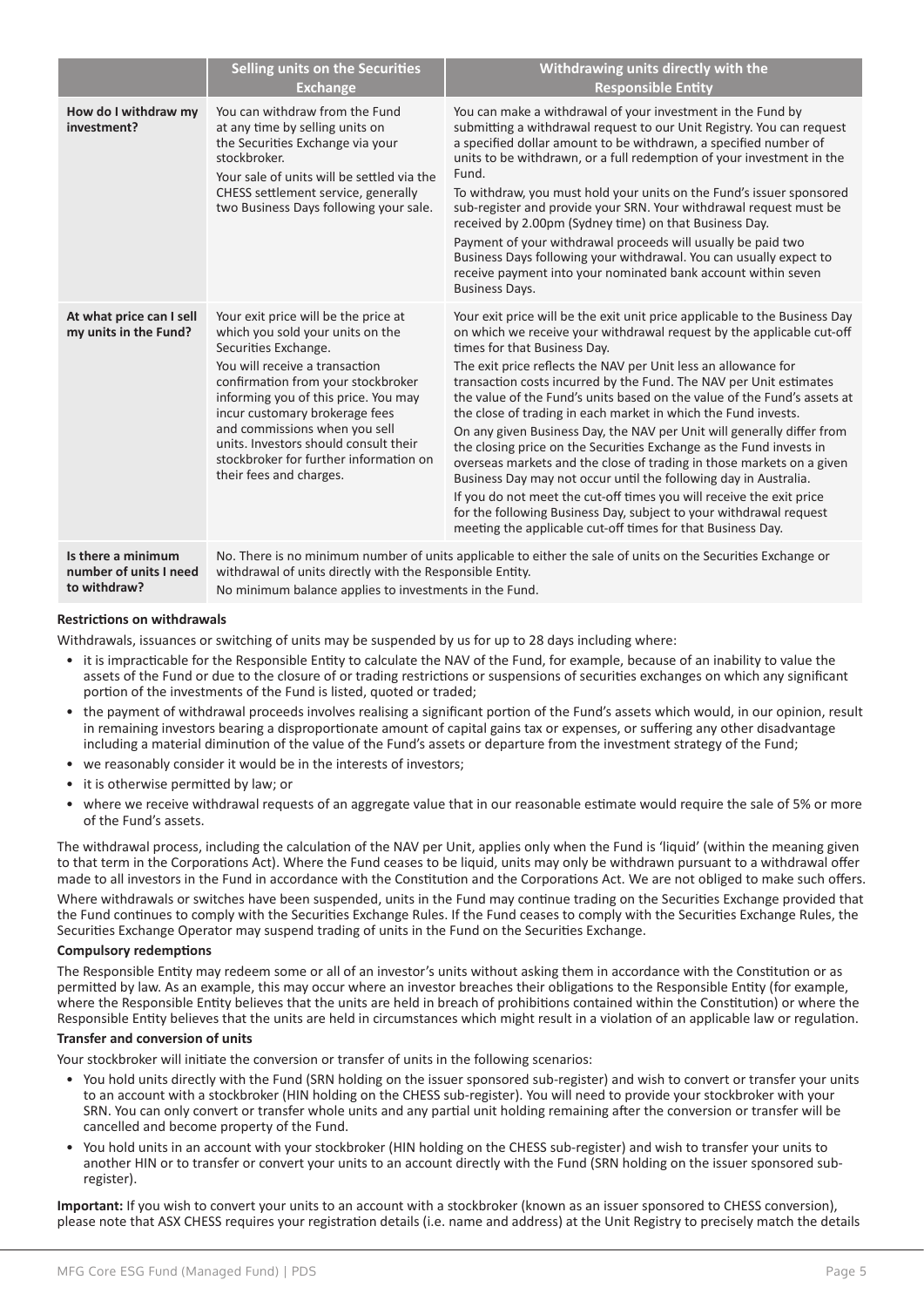established on the HIN with your stockbroker. For example, a conversion would be rejected by ASX CHESS if the registered name at the Unit Registry is XYZ PTY LTD and the registered name on the destination HIN is XYZ PTY LIMITED.

If you wish to convert your holding to a HIN and the registration details do not precisely match, please complete a Name Correction Request form available on the Magellan website or on the Online Investor Portal, prior to requesting your stockbroker to initiate a conversion of your units to a HIN.

The Unit Registry handles transfers of units for investors who hold units directly with the Fund (SRN holding on the issuer sponsored sub-register) and wish to transfer to another existing account or a new account directly with the Fund.

#### **Distributions**

The Responsible Entity intends to target a cash distribution yield of 4% per annum of the average of the month-end NAV per Unit over the two year rolling period ending on the last Business Day of the prior distribution period ("**Target Cash Distribution**"). The Target Cash Distribution in respect of the units will be paid semi-annually (for the periods ending 30 June and 31 December of each year).

For the first four semi-annual distributions, the Responsible Entity intends to pay a Target Cash Distribution of \$0.07 per unit, equal to 2% of the initial unit price being \$3.50 per unit.

The Responsible Entity intends to announce the Target Cash Distribution per unit on the announcements platform of the Securities Exchange Operator at the beginning of each semi-annual distribution period. The Responsible Entity expects that the distribution policy will provide Unitholders with greater certainty on the amount of upcoming distributions.

The Fund may make distributions more or less frequently at the discretion of the Responsible Entity. The distribution may comprise an amount attributed to you from income (such as dividends received from shares and interest) less expenses incurred by the Fund (such as management fees and costs) plus net capital gains made on the sale of shares or other investments held. In some circumstances, the Fund may distribute a payment out of the capital invested in addition to a distribution of net income or net capital gains, or where the Fund has not generated any net income or net capital gains during the income year.

To be eligible to receive a distribution in respect of a unit for a distribution period, you must:

- hold that unit on the last day of the distribution period; or
- have purchased (either on-market or off-market) that unit on or before the last day of the distribution period; or
- have applied directly with the Responsible Entity using an Application Form for that unit on or before the last day of the distribution period.

You will not be eligible to receive a distribution in respect of a distribution period on a unit you have sold or redeemed on or before the last day of the distribution period. The distribution is not calculated on a pro-rata basis according to the time that Fund Unitholders have held their Units.

Under the AMIT rules, investors will be assessed for tax on the income of the Fund attributed to them. Where the income of the Fund exceeds the Target Cash Distribution, the Responsible Entity may, in a particular year, retain or accumulate in the Fund the amount of income of the Fund that exceeds the Target Cash Distributions, in which case the income of the Fund that is attributed to you (and must be included in your income tax return) will be more than the cash distribution paid. The tax cost base of your units will increase to the extent that the income of the Fund attributed to investors exceeds the cash distribution paid. For more details, see the Taxation overview in Section 11.

We will send you a tax statement after the end of each financial year detailing the amounts attributed to you to assist in the preparation of your tax return.

You can choose to have your distributions directly credited to your Australian or New Zealand bank account or, to the extent that the Responsible Entity offers a Distribution Reinvestment Plan ("**DRP**"), automatically reinvested as additional units in the Fund. No fees or transaction costs will be payable in respect of distributions that are automatically reinvested. The DRP Rules require that additional units issued to investors will be rounded to the nearest whole number. If you have provided a New Zealand bank account, the conversion of your Australian dollar distribution to New Zealand dollars will be processed by the Fund's bank at the exchange rate prevailing at the processing time. Please be aware that distributions will be paid to you in cash unless you instruct us otherwise.

Details in relation to each distribution will be published on the announcements platform of the Securities Exchange Operator and the Fund's website at www.mfgcoreseries.com.au. The distribution policy of the Fund is current as at the date of this PDS and may be subject to change from time to time.

#### **Distribution Reinvestment Plan**

The Responsible Entity has established a DRP in respect of distributions made by the Fund. In respect of each Target Cash Distribution, the Responsible Entity may elect to offer or not offer the DRP. Under the DRP Rules, investors may elect to have all, or part of their Target Cash Distribution reinvested as additional units in the Fund. The additional units will be issued at a price equal to the NAV per Unit, as provided in the DRP Rules. The DRP Rules provide detail on the methodology for determining the price at which units are issued to investors and can be found at www.mfgcoreseries.com.au.

Elections to participate in the DRP in respect of the Target Cash Distribution must be made by the election date announced by the Responsible Entity in respect to each Target Cash Distribution.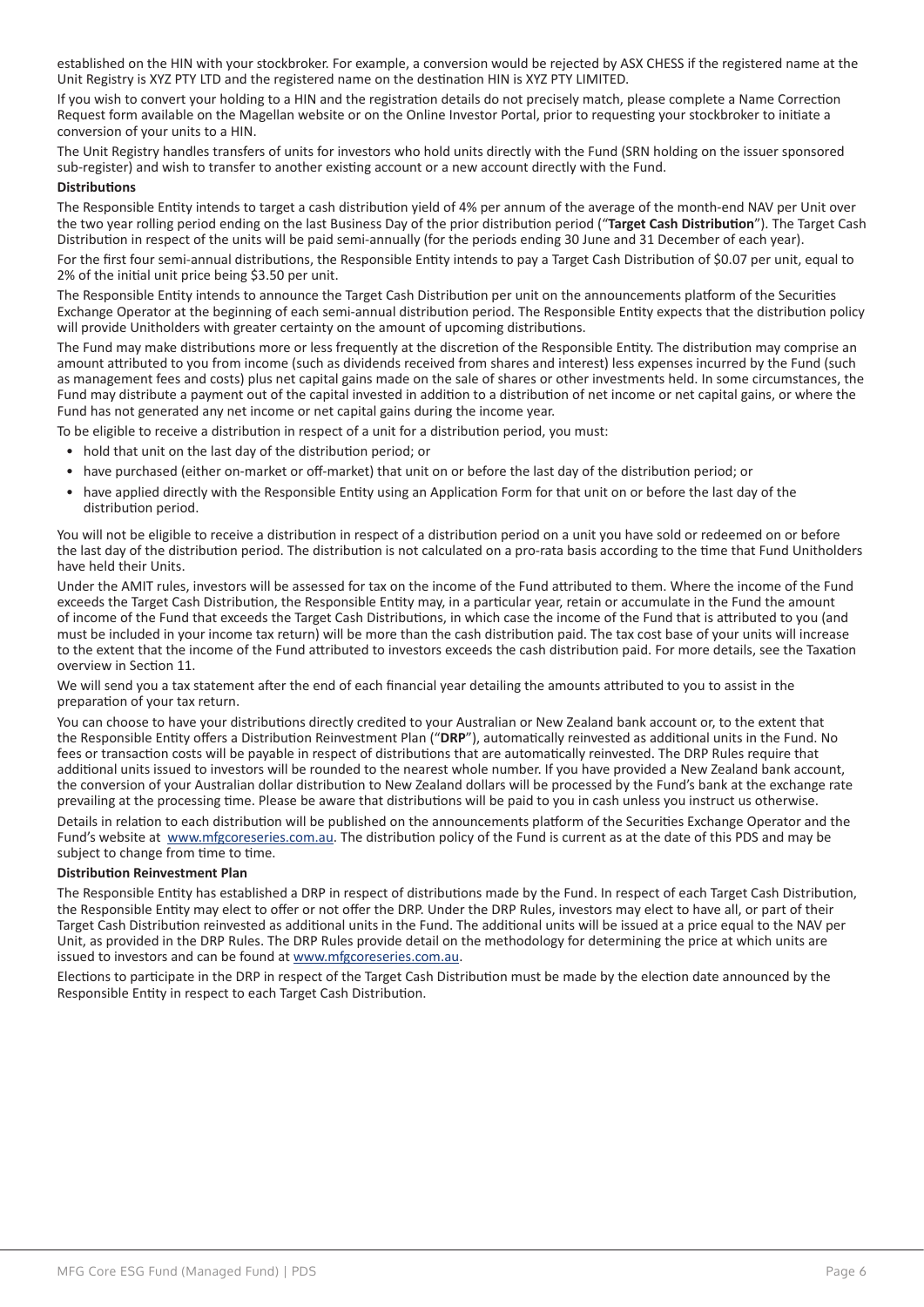#### **Buying units on the Securities Exchange**

Investors can invest in the Fund by purchasing units via their stockbroker. Investors do not need to complete an Application Form and they will settle the purchase of their units in the same way they would settle purchases of listed securities via the CHESS settlement service.

There is no minimum number of units applicable to investors who buy units on the Securities Exchange. An investor's entry price into the Fund will be the price at which they have purchased units on the Securities Exchange.

Investors do not have cooling-off rights in respect of units in the Fund (regardless of whether they were purchased on the Securities Exchange or applied for directly with the Responsible Entity).

#### **Selling your units on the Securities Exchange**

Investors can sell their units in the Fund via their stockbroker. Investors who sell units on the Securities Exchange do not need to submit a withdrawal request to the Unit Registry and they will receive the proceeds from the sale of their units in the same way they would receive proceeds from the sale of listed securities via the CHESS settlement service.

There is no minimum number of units that investors can sell on the Securities Exchange. An investor's exit price will be the price at which they have sold units on the Securities Exchange. Investors can only sell whole units on the Securities Exchange and any residual partial unit holdings will be cancelled and the property attributable to the partial unit will become the property of the Fund.

#### **Securities Exchange liquidity**

Investors can buy units from and sell units on the Securities Exchange to other investors in the secondary market in the same way as for any other listed securities.

The Responsible Entity, on behalf of the Fund, may provide liquidity to investors on the Securities Exchange by acting as a buyer and seller of units. At the end of each Trading Day, the Responsible Entity will create or cancel units by applying for or redeeming its net position in units bought or sold on the Securities Exchange. The Responsible Entity's appointed agent will act on behalf of the Responsible Entity to transact and facilitate settlement on its behalf.

The price at which the Responsible Entity may buy or sell units will reflect the Responsible Entity's view of NAV per Unit (as referenced by the iNAV), market conditions, an allowance to cover transaction costs and supply and demand for units during the Trading Day.

The Fund will bear the risk of any transactions undertaken by the Responsible Entity on the Fund's behalf on the Securities Exchange, which may result in either a cost or a benefit to the Fund. The risks of providing liquidity on the Securities Exchange are explained in Section 7.

# 5. Applying for and withdrawing units directly with the Responsible Entity

#### **Applying directly to the Fund**

You can make an investment in the Fund by submitting an Application Form together with the required supporting identification information to the Unit Registry. The entry price for an investor who applies directly to the Responsible Entity for units in the Fund will be the NAV per Unit plus an allowance for transaction costs incurred by the Fund. The minimum initial investment is \$10,000. Additional investments can be made into an existing account at any time. No minimum amount applies to additional investments made by BPAY®. The minimum amount for an additional investment made using electronic funds transfer ("**EFT**") or cheque is \$5,000.

We may accept initial and additional investment applications for smaller amounts at our discretion. The processing of applications for lower amounts may be delayed while approval is sought for the lower application amount. We may also reject applications at our discretion.

If you invest into the Fund indirectly through an Investor Directed Portfolio Service ("**IDPS**") or IDPS-like scheme (commonly referred to as a master trust or wrap account), the minimum investment amount will be determined by the operator of the master trust or wrap account and may be higher or lower than if you invest in the Fund directly.

#### *How we process transactions*

We will process your application and issue units to you when we have received:

- your completed Application Form or Additional Application Form, including required identification information; and
- your cleared application monies into the Fund's application bank account.

If we receive your correctly completed Application Form by 2.00pm (Sydney time) on a Business Day and your cleared funds by close of business on the same Business Day, you will receive the entry unit price applicable to that Business Day. We will generally issue units to you the following Business Day. Otherwise we will issue units to you using the entry unit price applicable to the Business Day on which we receive your completed documentation and cleared monies, subject to the applicable cut-off times.

If you invest by cheque, it may take up to three Business Days for your application monies to clear from the date we bank the cheque. If we receive your cheque before 2.00pm (Sydney time) on a Business Day we will action it on the day we receive it. If your cheque is received after 2.00pm (Sydney time) on a Business Day we will action it the following Business Day. We will not issue units until your application monies have cleared.

For applications made by BPAY® (available for additional applications only), we will not issue units until we receive the money from your nominated financial institution. This generally means there will be a delay between the day you initiate a BPAY® transaction and the day the units are issued. You will need to quote the Fund's Biller Code 341768 and your unique reference number. You can obtain your unique reference number in the online investor portal or by contacting the Unit Registry.

If your cheque, BPAY® or EFT is dishonoured by your financial institution, we will not process your application. We will not re-present a dishonoured payment unless you first contact us to discuss your application. We may deduct any fees incurred as a result of the dishonoured payment from your application amount before we issue you with units.

® Registered to BPAY Pty Ltd ABN 69 079 137 518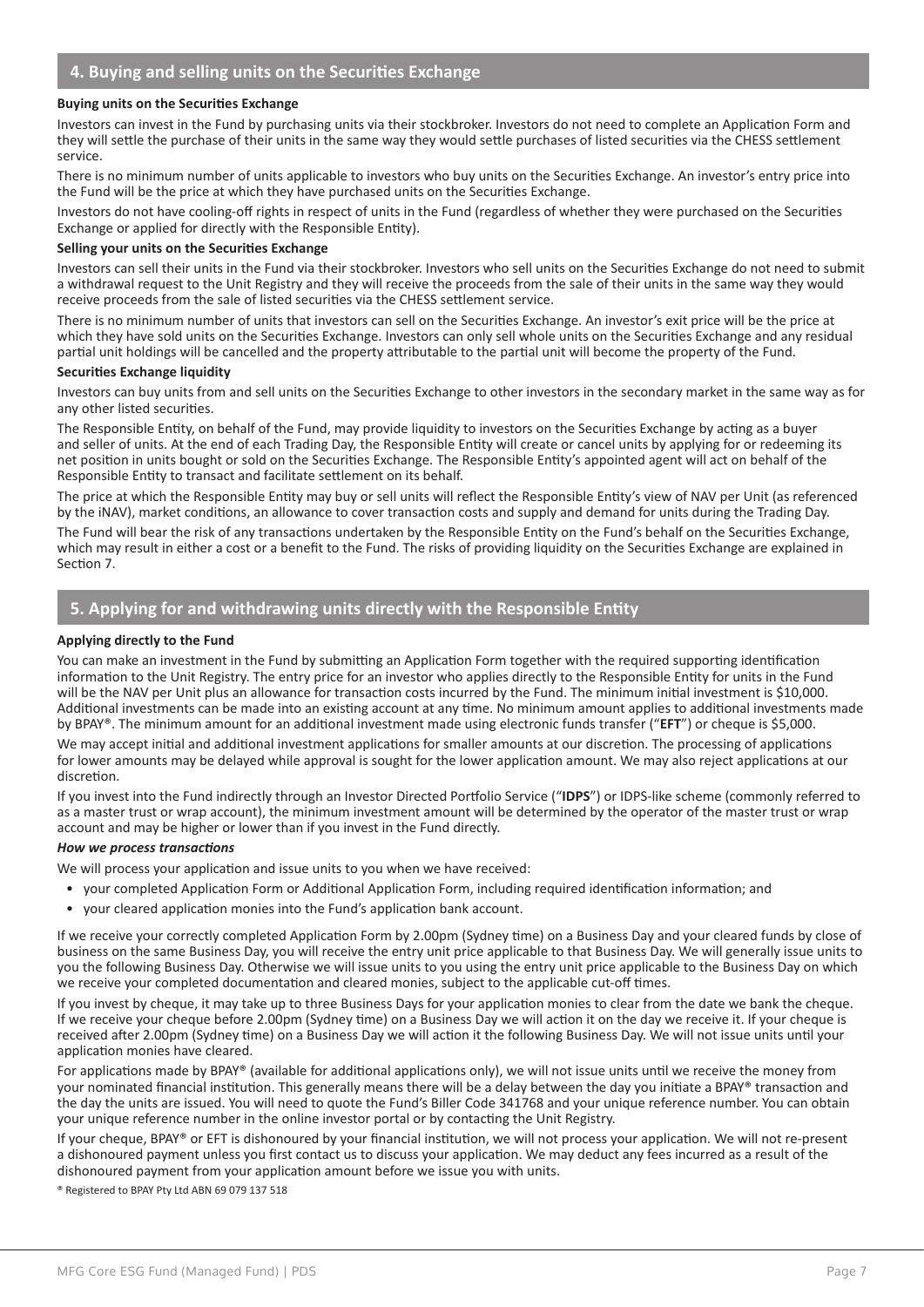| <b>Example – Application for units</b>          |                       |                                                                                |  |  |
|-------------------------------------------------|-----------------------|--------------------------------------------------------------------------------|--|--|
| <b>Application amount</b>                       | \$10,000              | Amount you are investing in the Fund.                                          |  |  |
| Entry price applicable to your application      | \$3.5035 <sup>1</sup> | Entry price is the NAV per Unit plus the buy spread of $0.10\%$ <sup>1</sup> . |  |  |
| Units allocated to you based on the entry price | 2.854.2886            |                                                                                |  |  |

1. Assumes the NAV per Unit for that given Business Day of \$3.5000, adjusted for transaction costs.

#### *Completing the Application Form*

The Application Form is available to complete online at www.mfgcoreseries.com.au.

When completing the Application Form online, you will be required to complete an identity verification process. We are required by law to collect identification information from you before we can issue units in the Fund to you.

If you prefer to complete a paper-based Application Form, please contact the Unit Registry. Although, please note that we require paper-based Application Forms to be signed and the original Form to be mailed to the Unit Registry, together with certified copies of the requested identification documentation. The Unit Registry's postal address appears on the front of this PDS and on the Application Form.

#### *Additional investments*

If you hold units directly with the Fund, you can follow these steps to add to your existing investment using BPAY® without the need to complete any forms. BPAY® provides you with the flexibility to make regular recurring additional investments at the frequency and amount of your choosing. There is no minimum investment amount for additional investments made using BPAY®.

- Using your bank account's BPAY® function, nominate MFG Core ESG Fund as a Biller. The Biller Code is 341768
- Enter your unique customer reference number ("**CRN**") that can be found in the online investor portal. Please note that this is different from your SRN. Please contact the Unit Registry if you require confirmation of your CRN. We will use the CRN to allocate the additional investment to your account.
- Enter the amount of your additional investment. Note that your financial institution will generally allow a recurring BPAY® payment to be set up if you would like to make regular additional investments.
- Save a copy of your BPAY® payment receipt as proof of payment. The Unit Registry will send you a transaction confirmation once units have been issued to you.

Please note that even though your BPAY® transaction is processed from your bank account immediately, your funds may take some time to be transferred to the Fund from your financial institution. Units will be issued only when we receive your funds and will be issued at the entry unit price applicable to the day payment is received.

For additional investments made by EFT or cheque, a minimum investment amount of \$5,000 applies.

If you purchased your units on the Securities Exchange you will be required to supply certain identification information to the Unit Registry before you can make additional investments.

#### *Payment of your application monies*

We can accept payment of your application monies in Australian Dollars by cheque, BPAY® (additional applications only) or EFT.

Instructions for making additional investments using BPAY® are set out in the above section entitled "Additional investments".

If you wish to pay by cheque, please make your cheque payable to Magellan Asset Management Limited ATF MFG Core ESG Fund, and mail the cheque to the Unit Registry with your Application Form (or application confirmation email if you notified the Unit Registry of your application via the online investor portal).

EFT payments can be made directly to the Fund's application bank account. The Fund's bank account details and your unique EFT reference code can be found in the online investor portal or on your application confirmation email. Important: If you wish to pay by EFT, please ensure you quote your unique EFT reference code in the reference field of your EFT payment. Failure to do so may result in your application being delayed. Note that your EFT reference code is different to your SRN. Please contact the Unit Registry if you require confirmation of your EFT reference code.

Any interest earned on the Fund's bank account is retained by the Responsible Entity.

® Registered to BPAY Pty Ltd ABN 69 079 137 518

#### **Withdrawing directly from the Fund**

If you hold your units on the Fund's issuer sponsored sub-register then, subject to the Constitution, the Corporations Act and the Securities Exchange Rules, you can apply directly to the Responsible Entity to withdraw some or all of your investment at any time. No minimums apply to withdrawal requests and there is no minimum account balance. To withdraw some or all of your investment, please submit a withdrawal request to the Unit Registry via the online investor portal. You can request a specified number of units to be withdrawn, or a full redemption of your investment in the Fund via the online investor portal. If you would like to withdraw a specified dollar amount, you will need to complete a paper-based Withdrawal Form available from the Unit Registry. The exit price for an investor who withdraws directly from the Fund will be the NAV per Unit less an allowance for transaction costs incurred by the Fund.

If you hold your units via a stockbroker (and your units are associated with a Holder Identification Number ("**HIN**")), then you hold your units on the CHESS sponsored sub-register. If you want to withdraw directly from the Fund, you will first need to submit a request to your stockbroker to have your units converted to an issuer-sponsored holding so that an SRN can be allocated to you by the Unit Registry. The process of converting your broker-sponsored holding to an issuer-sponsored holding is managed by your stockbroker and is subject to their standard processing times. Please contact your stockbroker for further information.

If you purchased your units on the Securities Exchange, you will be required to supply certain identification information as part of your withdrawal request. Under some circumstances, we may need to contact you to request further documentation to confirm the validity of your instruction. This may delay processing of the withdrawal request.

If we receive a valid withdrawal request before 2.00pm (Sydney time) on a Business Day on which your units are held on the Fund's issuer-sponsored sub-register, we will calculate the amount of your withdrawal using the exit price applicable to that Business Day. If we receive your withdrawal request after 2.00pm on a Business Day on which your units are held on the Fund's issuer- sponsored subregister, we will use the following Business Day's exit price.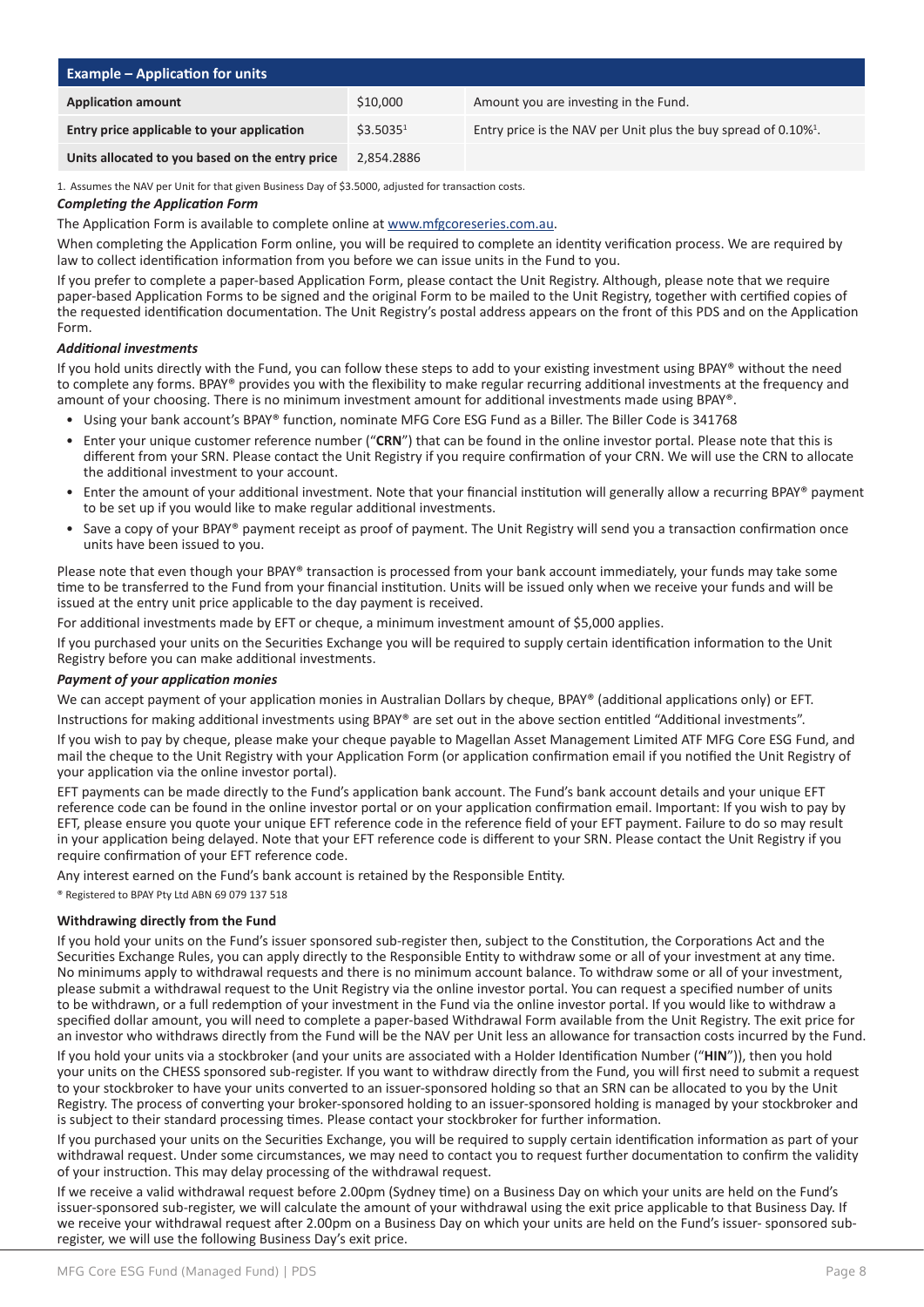Under the Constitution, the Responsible Entity may set a minimum withdrawal amount and minimum account balance. If a minimum account balance applies and your withdrawal request results in your remaining investment in the Fund held on the issuer sponsored sub-register falling below the minimum account balance, we may require you to withdraw your entire balance held on the issuersponsored sub-register. As at the date of this PDS the Responsible Entity has determined that there is no minimum number of units applicable to either the sale of units on the Securities Exchange or withdrawal of units directly with the Responsible Entity. Additionally, no minimum balance applies to investments in the Fund.

| <b>Example – Withdrawal of units</b>     |                       |                                                                             |  |  |
|------------------------------------------|-----------------------|-----------------------------------------------------------------------------|--|--|
| <b>Withdrawal request</b>                | \$10,000              | Amount you are withdrawing from the Fund.                                   |  |  |
| Exit price applicable to your withdrawal | \$3.4965 <sup>1</sup> | Exit price is the NAV per Unit less the sell spread of 0.10% <sup>1</sup> . |  |  |
| Units redeemed based on the exit price   | 2,860.0029            |                                                                             |  |  |

1. Assumes the NAV per Unit for that given Business Day of \$3.5000, adjusted for transaction costs.

#### *Payment of your redemption proceeds*

You can usually expect to receive payment into your nominated bank account within seven Business Days after our receipt and acceptance of your withdrawal request. However, during July of each year, or at any other time when the Fund is processing a distribution, payment of your withdrawal may be delayed by up to 15 Business Days. There may be other circumstances, such as a freeze on withdrawals or where the Fund is not liquid (as defined under the Corporations Act), where your ability to withdraw from the Fund is restricted and you may have to wait a period of time before you can withdraw some or all of your investment.

We can only pay redemption proceeds to an Australian or New Zealand bank account held in the name of the investor. We are unable to pay redemption proceeds to a third party bank account. Normally we will pay redemption proceeds to the bank account you nominated on your Application Form when you opened your investment, or if you purchased your units on the Securities Exchange and submit a withdrawal request to the Responsible Entity, the bank account nominated on your withdrawal request, or if you have subsequently notified us of a change your nominated account, we will pay proceeds to that account. For redemption proceeds paid to New Zealand bank accounts, the conversion of your Australian dollar proceeds to New Zealand dollars will be processed by the Fund's bank at the exchange rate prevailing at the processing time.

We will send you a confirmation of your redemption once it has been processed and paid.

#### **Switches**

If you hold units directly with the Fund (SRN holding on the issuer sponsored sub-register) you are able to switch all or part of your investment to another fund managed by Magellan, provided that both funds have the same Unit Registry. A switch is a withdrawal from one Magellan fund and an application into another. If we receive your switch instruction before 2.00pm (Sydney time) on a Business Day, we will usually process the switch using the entry and exit prices applicable to that Business Day. If we receive your request after 2.00pm, we will usually process it using the following Business Day's unit prices. In circumstances where the calculation of unit prices is delayed for any reason, including while we are determining and processing distributions, we have the discretion to defer the processing of switches until unit pricing has resumed. We will accept switch requests via the online investor portal, fax, email or mail.

Under some circumstances, we may need to contact you to request further documentation to confirm the validity of your instruction. This may delay processing of the switch request. We are unable to process switches out of a Fund whilst restrictions on withdrawals apply. If you hold units in the Fund via a stockbroker, you will need to submit a request to your stockbroker to have your units converted to an issuer-sponsored holding before you can make a switch request.

#### **Indirect Investors**

We authorise the use of this PDS as disclosure to persons who wish to access the Fund indirectly through an IDPS or IDPS-like scheme (commonly referred to as a master trust or wrap account). These investors are referred to as "Indirect Investors".

Indirect Investors do not become registered investors in the Fund, nor do they acquire the rights of a registered investor. Instead, as the master trust or wrap account operator is investing on your behalf, it acquires the rights of investors. In most cases, references to 'you' or 'your' in the PDS (for example, receiving distribution income, reinvestment distribution income and redemptions) is a reference to the master trust or wrap account operator and accordingly their arrangements with you will set out your rights. We do not keep personal information about Indirect Investors.

Further, some provisions of the Fund's Constitution will not be relevant to you. For example, you will generally not be able to attend meetings, or withdraw investments directly. You will receive reports from the master trust or wrap account operator, not us. The master trust or wrap account operator can exercise (or decline to exercise) those rights in accordance with the arrangements governing the operation of the master trust or wrap account.

Enquiries about the Fund should be directed to your licensed financial adviser, master trust or wrap account operator.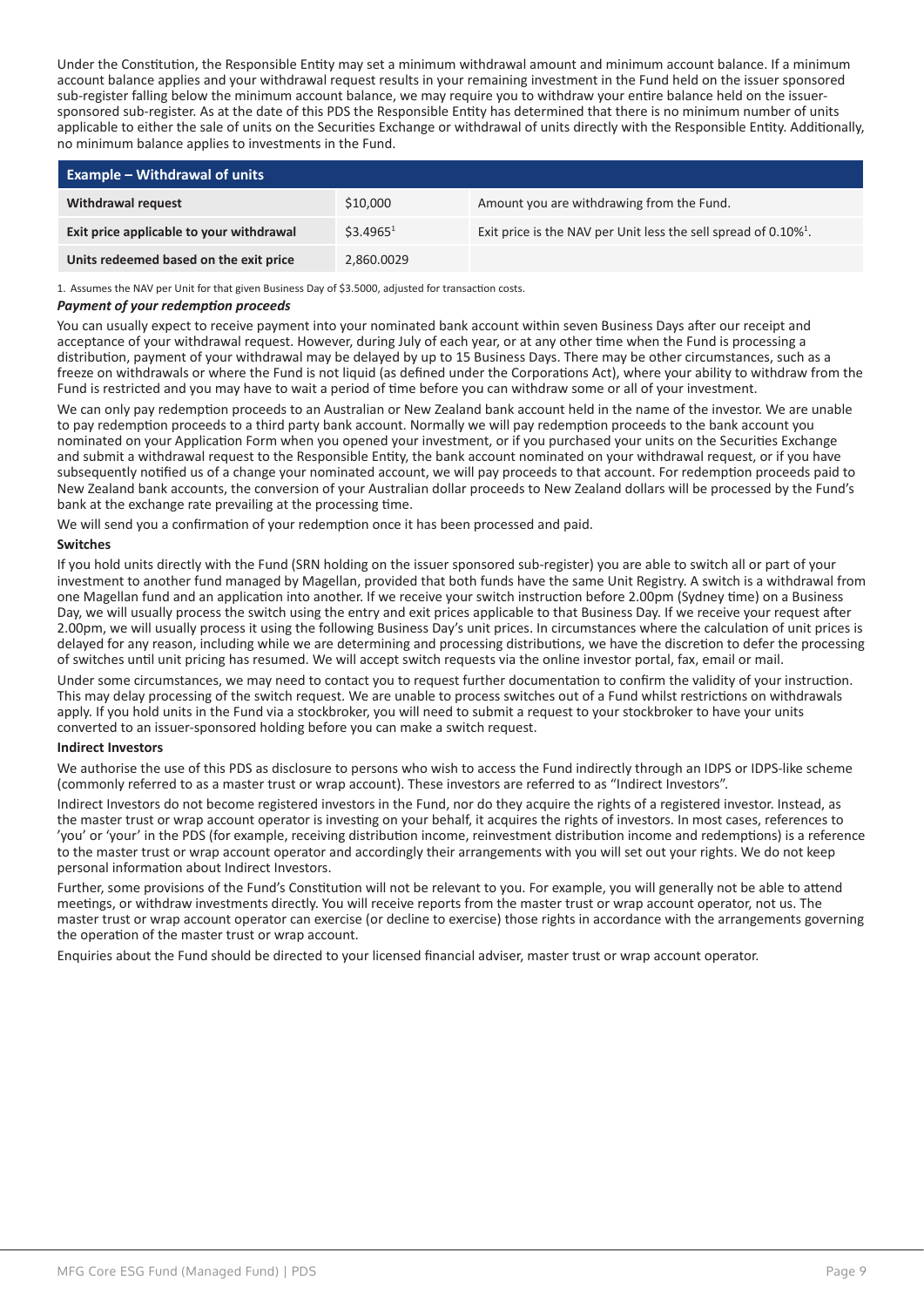# **6. Benefits of investing in the Fund**

#### **Significant features**

The Fund's primary investment objective is to achieve attractive risk-adjusted returns over the medium to long term through investment in a diversified portfolio of high quality companies. This objective incorporates consideration of environmental, social and governance (ESG) risks and the application of a proprietary low carbon framework.

The Investment Manager aims to invest in companies that have sustained competitive advantages which translate to returns on capital in excess of their cost of capital for a sustained period of time. The Fund will comprise 70 to 90 investments based on the Investment Manager's assessment of economic moat, potential impact of disruption, ESG risks and opportunities, value and key risks and exposures.

The Fund will be rebalanced on a quarterly basis, or on such other basis determined by the Investment Manager

The Investment Manager believes that issues relating to labour standards and to environmental, social and ethical considerations have the potential to affect the business outcomes of the Fund's investment companies. Accordingly, the Investment Manager reviews labour standards, environmental, social and ethical considerations as part of the risk assessment that is completed when reviewing the quality of a company and its risk exposures. A broad spectrum of ESG issues are assessed for their materiality of impact on the future earnings and risks of companies. The Investment Manager considers amongst other risk factors and where applicable: environmental issues, such as climate change and pollution; social issues, such as human rights and health and safety; and corporate governance issues, such as governance and compensation structures. The choice of relevant ESG factors for any company will vary by industry and company and are considered by the Investment Manager both prior to investment and on an on-going basis thereafter.

The Investment Manager will exclude companies whose activities, as assessed by the Investment Manager, may have wide-ranging detrimental impacts on society. These exclusions encompass companies with material exposures to the production of tobacco products, "high-roller" casinos, that is casinos targeting high-stakes gaming susceptible to money laundering activities, as well as companies involved in the production of alcohol, adult entertainment and hand-guns. Materiality is normally assessed as greater than 10% of a company's revenues exposed to the exclusionary activity. If an existing investment is subsequently assessed as meeting the aforementioned exclusionary criteria, the Investment Manager will seek an orderly sale of that investment within three months.

The Investment Manager incorporates a proprietary low-carbon emissions overlay into portfolio construction. Globally agreed climate goals such as those defined in the 2015 Paris Agreement provide the guiding framework for the Fund.

It is not the Investment Manager's intention to hedge the foreign currency exposure of the Fund arising from investments in overseas markets.

The Fund can use foreign exchange contracts to facilitate settlement of stock purchases. The Fund may use exchange traded derivatives, in a limited manner, for risk management purposes.

#### **Significant benefits**

Investing in the Fund offers investors a range of benefits, including:

- access to the Investment Manager's investment expertise and a professionally managed global equity portfolio;
- access to a diversified portfolio of high quality global listed companies, excluding companies whose activities, as assessed by the Investment Manager, may have wide-ranging detrimental impacts on societies; and
- participation in any capital appreciation and income distributions of the Fund.

#### • **7. Risks of investing in the Fund**

All investments carry risk. The likely investment return and the risk of losing money is different for each investment strategy as different strategies carry different levels of risk depending on the underlying mix of assets that make up each fund. Those assets with potentially the highest long-term return (such as equities) may also have the highest risk of losing money in the shorter term.

Risks can be managed but not completely eliminated. It is important that investors in the Fund understand that:

- the value of an investor's investment may rise and fall;
- investment returns will vary and future returns may differ from past returns;
- returns are not guaranteed and there is a risk that investors may lose money on any investment they make; and
- laws affecting an investor's investment in a managed investment scheme may change over time.

The appropriate level of risk for each investor will depend on various factors and may include their age, investment timeframe, where other parts of their wealth are invested and their overall tolerance to risk. Investors should consult their stockbroker or licensed financial adviser to better understand the risks involved in investing in the Fund.

The significant risks for the Fund are:

**Company specific risk**: Investments by the Fund in a company's securities will be subject to many of the risks to which that particular company is itself exposed. These risks may impact the value of the securities of that company. These risks include factors such as changes in management, actions of competitors and regulators, changes in technology and market trends.

**Concentration risk**: As the Fund holds a concentrated portfolio of generally between 70 and 90 securities, returns of the Fund may be dependent upon the performance of individual companies. The concentrated exposure may lead to increased volatility in the Fund's NAV per Unit and increased risk of poor performance.

**Conflicts of interest risk**: Either we or our various service providers may from time to time act as issuer, investment manager, secondary market liquidity provider, custodian, unit registry, broker, administrator, distributor or dealer to other parties or funds that have similar objectives to those of the Fund. It is possible that we, or our service providers may have potential conflicts of interest with the Fund. Such conflicts of interest include but are not limited to: management of multiple accounts with varying fee arrangements, trade allocation, proxy voting and staff personal trading. The Investment Manager may invest in, directly or indirectly, or manage or advise other funds which invest in assets which may also be purchased by the Fund. Neither the Investment Manager nor any of its affiliates nor any person connected with it are under any obligation to offer investment opportunities to the Fund.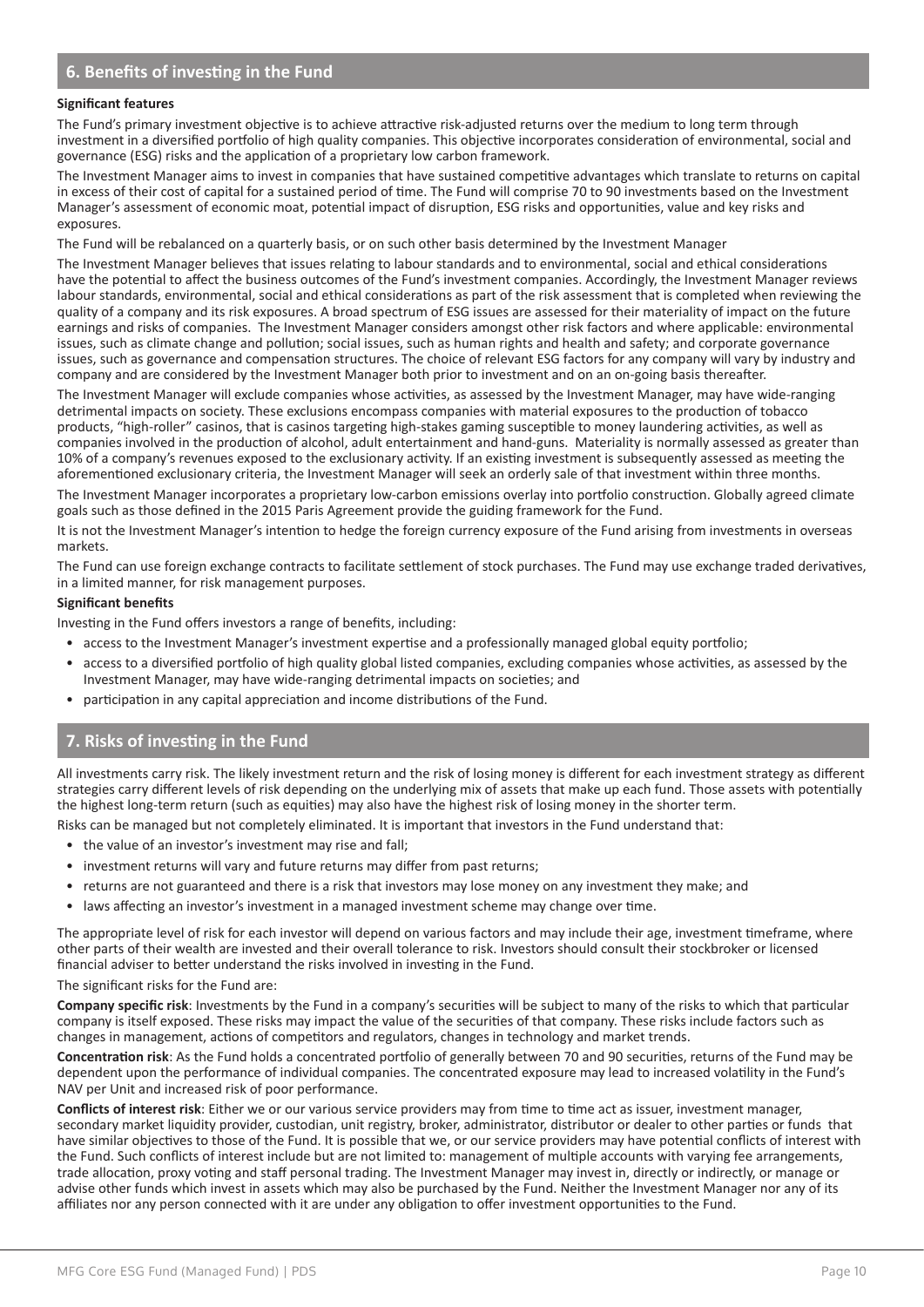The Responsible Entity, on behalf of the Fund, acts as a buyer and seller of units on the Securities Exchange. A conflict might arise between the Fund and investors buying or selling units from the Fund on the Securities Exchange due to the Fund's desire to benefit from such trading activities. A conflict might also arise due to the fact that the Responsible Entity could use such trading activities to influence the perception of the performance of the Fund or discourage selling of units as this could reduce the management fee payable to the Responsible Entity.

We maintain a Conflicts of Interest Policy to ensure that we manage our obligations to the Fund such that all conflicts (if any) are resolved fairly.

**Counterparty risk**: There is a risk that the Fund may incur a loss arising from the failure of another party to a contract (the counterparty) to meet its obligations. Counterparty risk arises primarily from investments in cash and derivatives transactions. Substantial losses can be incurred if a counterparty fails to deliver on its contractual obligations.

**Currency risk**: As the Fund's investments in international assets are unhedged, a rise in the Australian dollar relative to other currencies will negatively impact investment values and returns. Currency markets can be extremely volatile and are subject to a range of unpredictable forces. It is not the Responsible Entity's intention to hedge the foreign currency exposure of the Fund arising from investments in overseas markets.

**Derivatives risk**: The value of a derivative is derived from the value of an underlying asset and can be highly volatile. Changes in the value of derivatives may occur due to a range of factors that include rises or falls in the value of the derivative in line with movements in the value of the underlying asset, potential liquidity of the derivative and counterparty credit risk.

**Distribution policy risk**: Under the distribution policy for the Fund, there may be circumstances where the distributions received by investors in cash may be insufficient to cover an investor's tax payable on the income of the Fund attributable to the investor.

**Emerging market risk**: The Fund invests in the securities of issuers domiciled in foreign jurisdictions, including some countries that may be classified as emerging market countries. As a result, the Fund may be subject to adverse governmental, economic, legal and securities market risks associated with individual foreign markets. Specific risks may include unexpected changes in government or regulatory policy which could reduce trading liquidity and/or increase price volatility of securities, fewer securities holder rights and less protection of property rights. Trading, settlement and custody practices may differ from developed markets and this may result in lower liquidity and counterparty credit risk.

The Fund may invest in companies headquartered in China, including Hong Kong. Risks associated with investments in China include risks related to governmental policies and risks to the economy from trade or political disputes with China's trading partners.

**Fund provision of liquidity on the Securities Exchange risk**: The Responsible Entity, on behalf of the Fund, may provide liquidity to investors on the Securities Exchange by acting as a buyer and seller of units in the Fund. The Responsible Entity has appointed an agent to transact and facilitate the settlement of such transactions on the Fund's behalf. The Fund will bear the risk of these transactions. There is a risk that the Fund could suffer a material cost as a result of the Fund providing liquidity to investors on the Securities Exchange which may adversely affect the NAV of the Fund. Such a cost could be caused by either an error in the execution and settlement of transactions or in the price at which units are transacted on the Securities Exchange. There is a risk that, if the agent appointed by the Responsible Entity does not fulfil its obligations in a correct and timely manner, the Fund could suffer a loss.

In order to manage these risks, the Responsible Entity has the right to cease transacting on the Securities Exchange, subject to its obligations under the Securities Exchange Rules, may change the prices at which it transacts on the Securities Exchange and may, where the Responsible Entity considers it appropriate to do so, hedge the Fund's trading activities.

**Fund risk**: Fund risk refers to specific risks associated with the Fund, such as termination and changes to fees and expenses. The performance of the Fund or the security of an investor's capital is not guaranteed. There is no guarantee that the investment strategy of the Fund will be managed successfully, or that the Fund will meet its investment objectives. Failure to do so could negatively impact the performance of the Fund. As the Fund will be rebalanced quarterly, or on such other basis determined by the Investment Manager, the Fund may not reposition in response to market events in periods between rebalancing. An investment in the Fund is governed by the terms of the Constitution and this PDS, each as amended from time to time. The Fund is also governed by the Securities Exchange Rules, and is exposed to risks of quotation on that platform, including such things as the platform or settlements process being delayed or failing. The Securities Exchange may suspend, or remove the units from quotation on the Securities Exchange. The Responsible Entity may elect, in accordance with the Constitution and the Corporations Act, to terminate the Fund for any reason.

**iNAV risk**: The iNAV published by the Fund is indicative only and might not be up to date or might not accurately reflect the underlying value of the Fund.

**Liquidity of investments risk**: Whilst the Fund is exposed to listed entities which are generally considered to be liquid investments, under extreme market conditions, there is a risk that such investments cannot be readily converted into cash or at an appropriate price. In such circumstances, the Fund may be unable to liquidate sufficient assets to meet its obligations, including payment of withdrawals, within required timeframes or it may be required to sell assets at a substantial loss in order to do so.

**Market risk**: There is a risk that the market price of the Fund's assets will fluctuate. This may be as a result of factors such as economic conditions, government regulations, market sentiment, local and international political events, pandemic outbreaks, environmental and technological issues.

**Operational risk**: Operational risk includes those risks which arise from carrying on a funds management business. The operation of the Fund may require us, the Custodian, Unit Registry, administrator, the agent appointed by the Responsible Entity to provide liquidity to investors on the Securities Exchange, and other service providers to implement sophisticated systems and procedures.

Some of these systems and procedures are specific to the operation of the Fund. Inadequacies with these systems and procedures or the people operating them could lead to a problem with the Fund's operation and result in a decrease in the value of units.

**Performance risk**: There is a risk that the Fund may not achieve its investment objectives.

**Personnel risk**: The skill and performance of the Investment Manager can have a significant impact (both directly and indirectly) on the investment returns of the Fund. Changes in key personnel and resources of the Investment Manager may also have a material impact on investment returns of the Fund.

**Pooled investment scheme risk**: The market prices at which the Fund is able to invest inflows, or sell assets to fulfil outflows, may differ from the prices used to calculate the NAV per Unit (and the iNAV). Investors in the Fund may therefore be impacted by other investors entering and exiting the Fund. The impact will depend on the size of inflows or outflows relative to the Fund, and on the price volatility of the securities in which the Fund invests. Inflows and outflows may also affect the taxable income attributed to an investor during a financial year.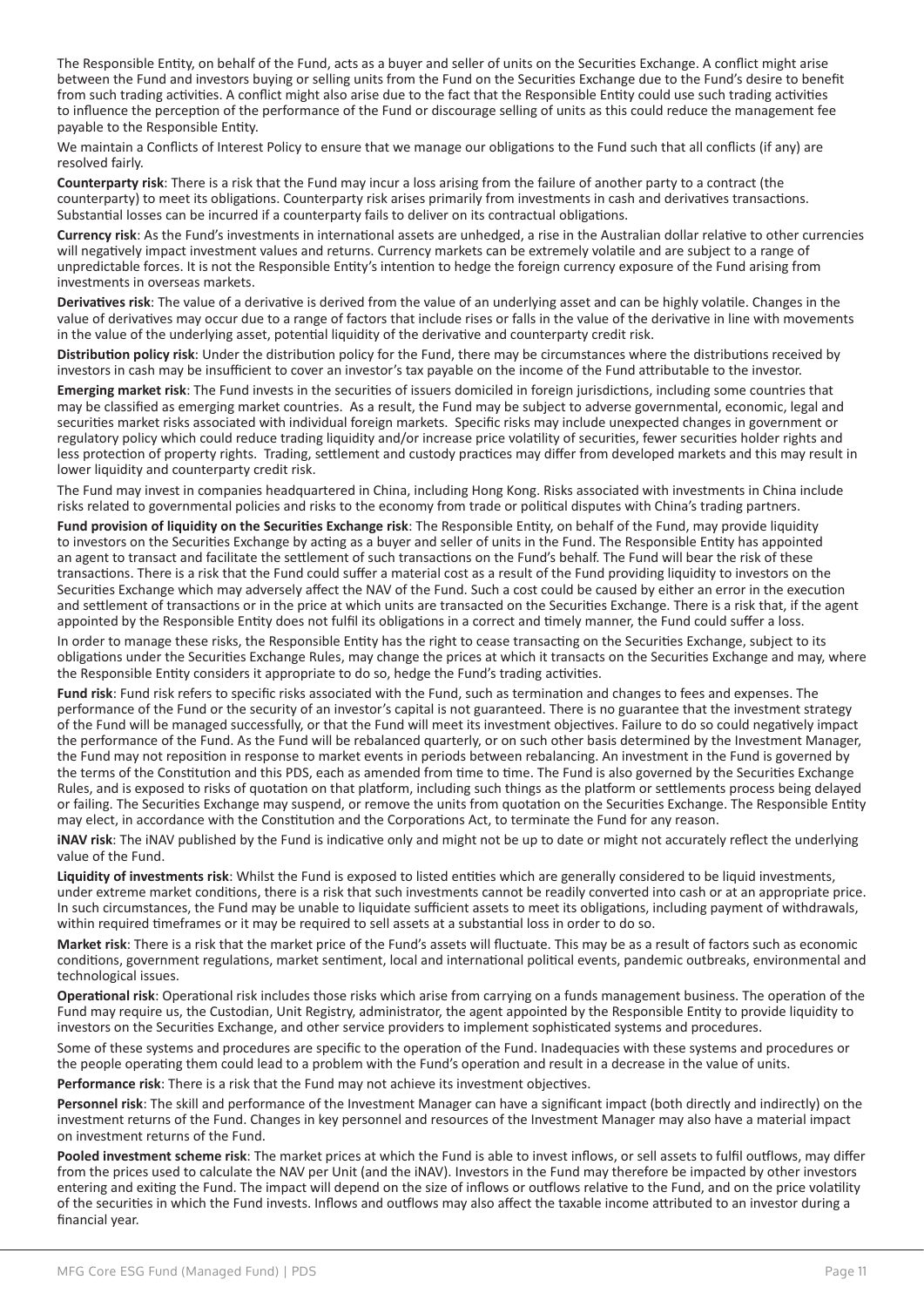**Price of units on the Securities Exchange**: The price at which the units may trade on the Securities Exchange may differ materially from the NAV per Unit and the iNAV.

**Regulatory risk**: There is a risk that a change in laws and regulations governing a security, sector or financial market could have an adverse impact on the Fund or on the Fund's investments. A change in laws or regulations can increase the costs of operating a business and/or change the competitive landscape.

**Securities Exchange liquidity risk**: The liquidity of trading in the units on the Securities Exchange may be limited. This may affect an investor's ability to buy or sell units on the Securities Exchange. Investors will not be able to buy or sell units on the Securities Exchange during any period where the Securities Exchange is experiencing a trading outage or where the Securities Exchange Operator suspends trading of units in the Fund. Further, where trading in the units on the Securities Exchange has been suspended, the ability of investors to apply directly to the Responsible Entity to withdraw their investment in the Fund may be suspended and will be subject to the provisions of the Constitution and the Corporations Act.

**The Fund may be removed from quotation by the Securities Exchange Operator or terminated**: The Securities Exchange Rules impose certain requirements for the continued quotation of securities, such as the units, on the Securities Exchange. Investors cannot be assured that the Fund will continue to meet the requirements necessary to maintain quotation on the Securities Exchange. In addition, the Securities Exchange Operator may change the quotation requirements.

The Responsible Entity may elect, in accordance with the Constitution and Corporations Act, to terminate the Fund for any reason including if units cease to be quoted on the Securities Exchange. Information about the Securities Exchange Rules applicable to quotation of units in the Fund on the Securities Exchange is set out in Section 10 of this PDS.

### **8. The investment objective and strategy**

An investment in the Fund may suit investors who are seeking a medium to long-term investment exposure to international equities. Before deciding whether to invest in the Fund, investors should consider:

- the likely investment return of the Fund;
- the risk involved in investing in the Fund; and
- their investment timeframe.

| <b>Investment objective</b>                            | The Fund's primary investment objective is to achieve attractive risk-adjusted returns over the medium<br>to long term through investment in a diversified portfolio of high quality companies. This objective<br>incorporates consideration of environmental, social and governance (ESG) risks and the application of a<br>proprietary low carbon framework.                                                                                                                                                               |                         |  |  |
|--------------------------------------------------------|------------------------------------------------------------------------------------------------------------------------------------------------------------------------------------------------------------------------------------------------------------------------------------------------------------------------------------------------------------------------------------------------------------------------------------------------------------------------------------------------------------------------------|-------------------------|--|--|
| Minimum suggested time<br>frame for holding investment | At least 7 to 10 years.                                                                                                                                                                                                                                                                                                                                                                                                                                                                                                      |                         |  |  |
|                                                        | The Fund's assets are typically invested within the following asset allocation ranges:                                                                                                                                                                                                                                                                                                                                                                                                                                       |                         |  |  |
| Asset classes and asset                                | <b>Asset Class</b>                                                                                                                                                                                                                                                                                                                                                                                                                                                                                                           | <b>Investment Range</b> |  |  |
| allocation ranges                                      | Global listed securities                                                                                                                                                                                                                                                                                                                                                                                                                                                                                                     | $90\% - 100\%$          |  |  |
|                                                        | Cash and cash equivalents                                                                                                                                                                                                                                                                                                                                                                                                                                                                                                    | $0\% - 10\%$            |  |  |
| <b>Investments held</b>                                | The Fund primarily invests in the securities of companies listed on stock exchanges around the world but<br>will also have some exposure to cash and cash equivalents. The Fund can use foreign exchange contracts<br>to facilitate settlement of stock purchases. The Fund may also use exchange traded derivatives, in a limited<br>manner, for risk management purposes. It is not the Responsible Entity's intention to hedge the foreign<br>currency exposure of the Fund arising from investments in overseas markets. |                         |  |  |
| Risk level $1$                                         | Medium to high.                                                                                                                                                                                                                                                                                                                                                                                                                                                                                                              |                         |  |  |
| <b>Fund performance</b>                                | For up-to-date information on the performance of the Fund, including daily NAV per Unit, iNAV and<br>performance history, please visit www.mfgcoreseries.com.au.                                                                                                                                                                                                                                                                                                                                                             |                         |  |  |

<sup>1</sup> The risk level is not a complete assessment of all forms of investment risks. For instance, it does not detail what the size of a negative return could be or the potential for a positive return to be less than the return an investor may expect to meet their objectives..

#### **Derivatives and other investments**

The Fund may use derivatives in limited circumstances. The Fund can use foreign exchange contracts to facilitate settlement of stock purchases. The Fund may use exchange traded derivatives on a temporary basis to gain exposure to the underlying reference assets of those derivatives.

The Fund does not intend to engage in short selling or enter securities lending arrangements.

#### **Borrowing restrictions**

The Fund may borrow against all or part of its investment portfolio, provided that, at the time any new borrowing is entered into, the aggregate of those new borrowings and any pre-existing borrowings does not exceed 5% of the Fund's gross asset value.

#### **Changes to the Fund**

The Responsible Entity has the right to close or terminate the Fund and change the Fund's investment return objective, asset classes and asset allocation ranges, currency strategy (if any) and distribution policy, without prior notice in some cases. The Responsible Entity will inform investors of any material changes to the Fund's details in its next regular communication or as otherwise required by law.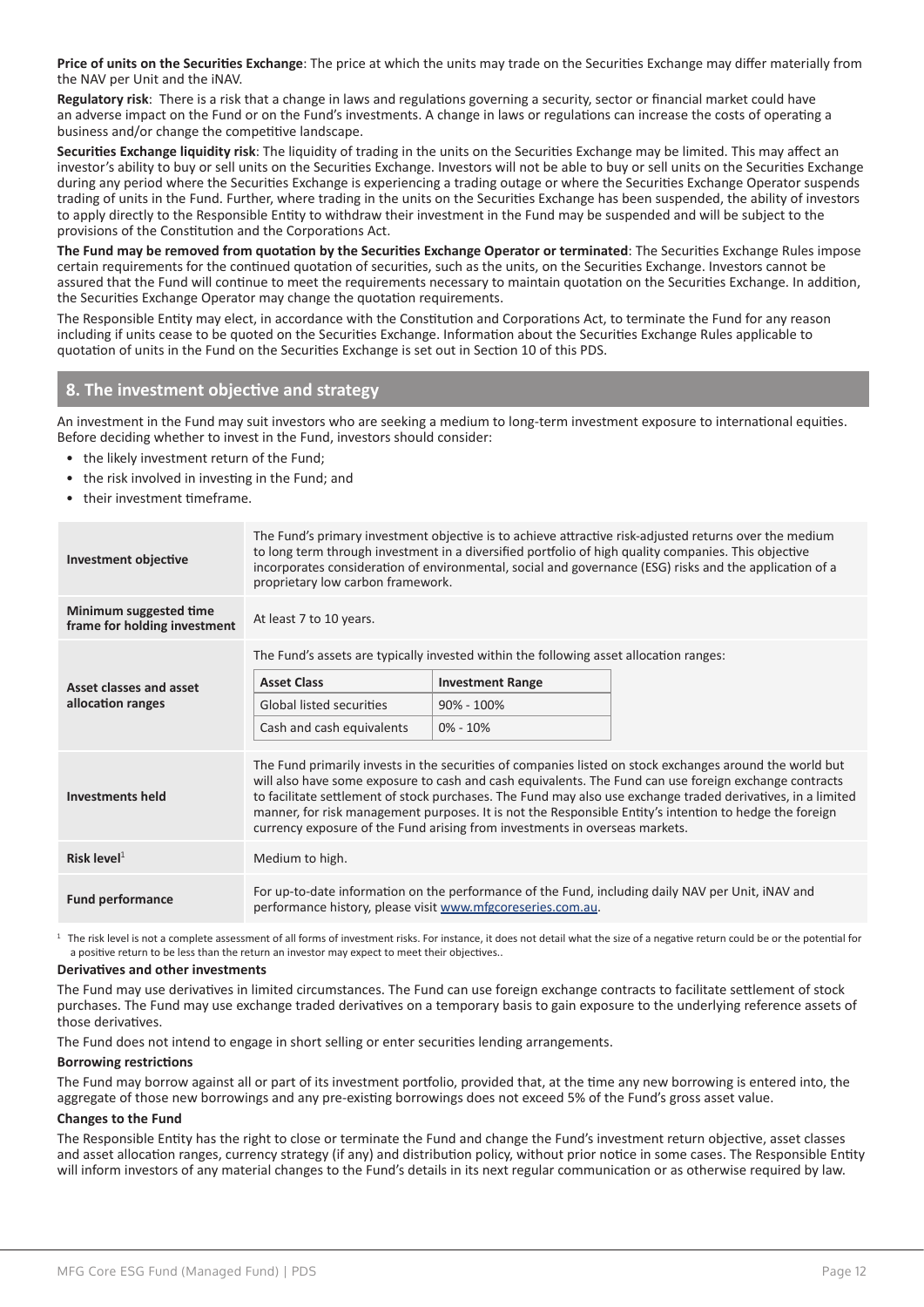#### **DID YOU KNOW?**

Small differences in both investment performance and fees and costs can have a substantial impact on your long term returns. For example, total annual fees and costs of 2% of your account balance rather than 1% could reduce your final return by up to 20% over a 30 year period (for example, reduce it from \$100,000 to \$80,000).

You should consider whether features such as superior investment performance or the provision of better member services justify higher fees and costs. You may be able to negotiate to pay lower fees.

Ask the fund or your financial adviser.

#### **TO FIND OUT MORE**

If you would like to find out more, or see the impact of the fees based on your own circumstances, the **Australian Securities and Investments Commission (ASIC)** Moneysmart website (www.moneysmart.gov.au) has a managed funds fee calculator to help you check out different fee options.

This section shows fees and other costs that you may be charged. These fees and costs may be deducted from your money, from the returns on your investment or from the assets of the Fund as a whole.

Taxes are set out in another part of this document.

You should read all the information about fees and costs because it is important to understand their impact on your investment.

#### **Fees and costs summary**

| <b>MFG Core ESG Fund</b>                                                                                                             |                                       |                                                                                                                                                                                                                                                                                                                                                                                         |  |  |  |  |
|--------------------------------------------------------------------------------------------------------------------------------------|---------------------------------------|-----------------------------------------------------------------------------------------------------------------------------------------------------------------------------------------------------------------------------------------------------------------------------------------------------------------------------------------------------------------------------------------|--|--|--|--|
| Type of fee or cost                                                                                                                  | <b>Amount</b>                         | How and when paid                                                                                                                                                                                                                                                                                                                                                                       |  |  |  |  |
| <b>Ongoing annual fees and costs</b>                                                                                                 |                                       |                                                                                                                                                                                                                                                                                                                                                                                         |  |  |  |  |
| Management fees and costs <sup>1</sup><br>The fees and costs for managing<br>your investment                                         | $0.50\%$ per annum <sup>2,3</sup>     | The management fee is calculated daily based on the value of<br>the Fund on that Business Day. An estimate is accrued daily<br>in the NAV per Unit and the fee is payable monthly in arrears<br>from the assets of the Fund.                                                                                                                                                            |  |  |  |  |
| <b>Performance fees</b><br>Amounts deducted from your<br>investment in relation to the<br>performance of the product                 | Nil                                   | Not applicable                                                                                                                                                                                                                                                                                                                                                                          |  |  |  |  |
| <b>Transaction costs</b><br>The costs incurred by the scheme<br>when buying or selling assets                                        | $0.02\%$ per annum <sup>3</sup>       | Transaction costs such as brokerage and transactional taxes are<br>incurred by the Fund when the Fund acquires and disposes of<br>securities. Transaction costs are paid out of the assets of the<br>Fund as and when incurred. This transaction costs amount is<br>net of any amounts recovered by the buy-sell spread (see 'Buy-<br>sell spread' below).                              |  |  |  |  |
|                                                                                                                                      |                                       | Member activity related fees and costs (fees for services or when your money moves in or out of the product)                                                                                                                                                                                                                                                                            |  |  |  |  |
| <b>Establishment fee</b><br>The fee to open your investment                                                                          | Nil                                   | Not applicable                                                                                                                                                                                                                                                                                                                                                                          |  |  |  |  |
| <b>Contribution fee</b><br>The fee on each amount<br>contributed to your investment                                                  | Nil                                   | Not applicable                                                                                                                                                                                                                                                                                                                                                                          |  |  |  |  |
| <b>Buy-sell spread</b><br>An amount deducted from your<br>investment representing costs<br>incurred in transactions by the<br>scheme | 0.10% buy spread<br>0.10% sell spread | The buy-sell spread is an allowance to cover the transaction<br>costs that arise from investments and withdrawals from the<br>Fund. It represents an additional cost to investors applying<br>and withdrawing directly from the Fund. The entry and exit<br>unit prices for the Fund include an allowance for the buy-sell<br>spread. For more information, see 'Buy and sell spreads'. |  |  |  |  |
| <b>Withdrawal fee</b><br>The fee on each amount you take<br>out of your investment                                                   | Nil                                   | Not applicable                                                                                                                                                                                                                                                                                                                                                                          |  |  |  |  |
| <b>Exit fee</b><br>The fee to close your investment                                                                                  | Nil                                   | Not applicable                                                                                                                                                                                                                                                                                                                                                                          |  |  |  |  |
| <b>Switching fee</b><br>The fee for changing investment<br>options                                                                   | Nil                                   | Not applicable                                                                                                                                                                                                                                                                                                                                                                          |  |  |  |  |

1 These fees may be individually negotiated if you are a wholesale client (as defined in the Corporations Act). For further information refer to 'Differential fees' in the 'Additional Explanation of Fees and Costs' section of this PDS.

2 Inclusive of the estimated net effect of Goods and Services Tax ("**GST**") (i.e. inclusive of GST, less any reduced input tax credits). For more information about GST, see 'Management fees and costs' under the heading 'Additional Explanation of Fees and Costs'.

3 Management fees and costs and transaction costs have been calculated as a reasonable estimate of such fees and costs for the current financial year. **Warning**: Your licensed financial adviser may also charge you fees for the services they provide. These should be set out in the Statement of Advice given to you by your adviser.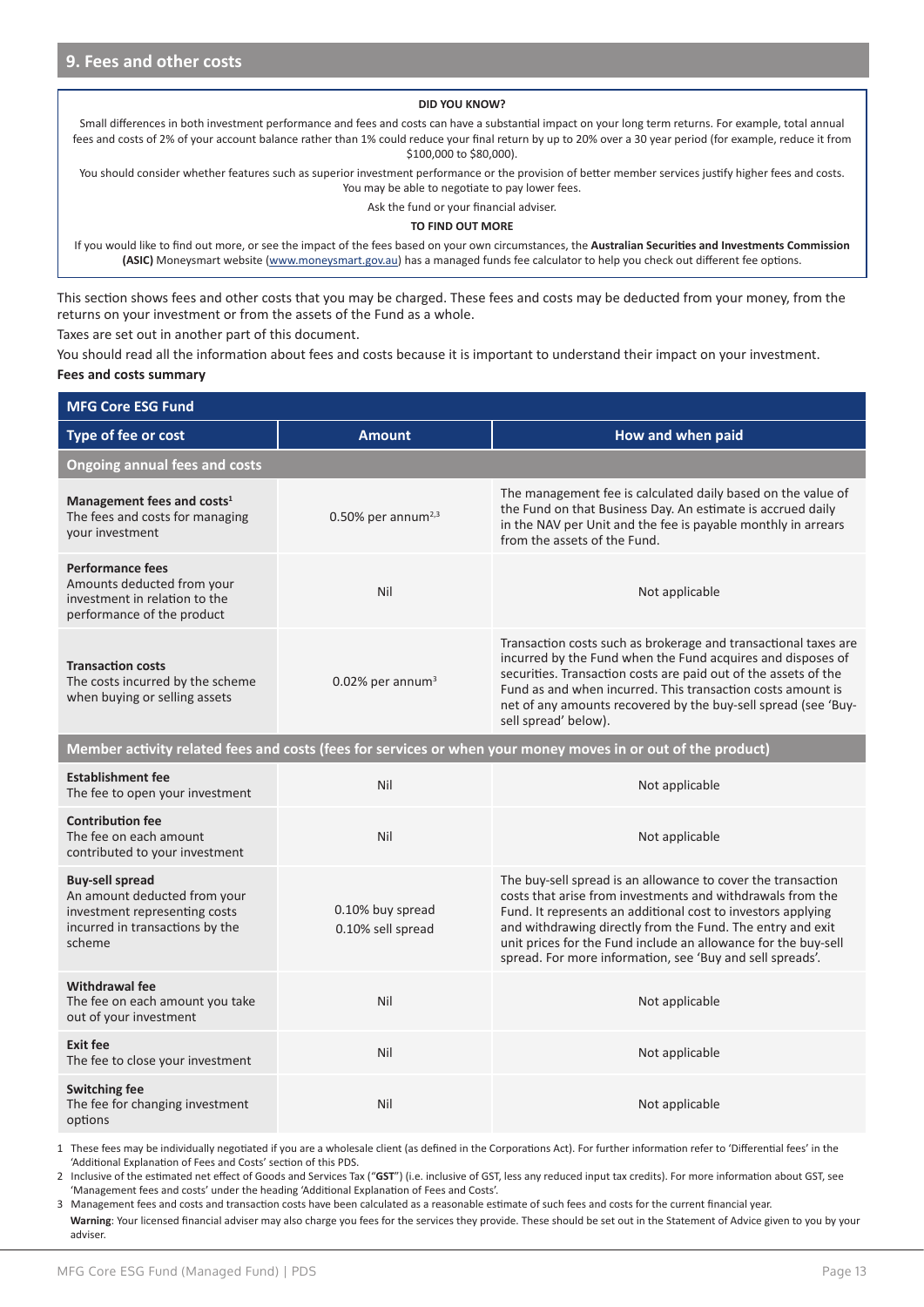#### **Example of annual fees and costs**

This table gives an example of how the ongoing annual fees and costs for this product can affect your investment over a 1 year period. You should use this table to compare this product with other products offered by managed investment schemes.

| Example <sup>1</sup> – MFG Core ESG Fund | Balance of \$50,000 with a contribution of \$5,000 during year <sup>2</sup> |                                                                                                                                                                                                                                                                                    |  |
|------------------------------------------|-----------------------------------------------------------------------------|------------------------------------------------------------------------------------------------------------------------------------------------------------------------------------------------------------------------------------------------------------------------------------|--|
| <b>Contribution Fees</b>                 | Nil                                                                         | For every additional \$5,000 you put in, you will be charged \$0.                                                                                                                                                                                                                  |  |
| <b>PLUS Management fees and costs</b>    | $0.50\%$ p.a.                                                               | And, for every \$50,000 you have in the Fund you will be charged<br>or have deducted from your investment \$250 each year.                                                                                                                                                         |  |
| <b>PLUS Performance fees</b>             | Nil                                                                         | And, you will be charged or have deducted from your investment<br>\$0 in performance fees each year.                                                                                                                                                                               |  |
| <b>PLUS Transaction costs</b>            | $0.02\%$ p.a.                                                               | And, you will be charged or have deducted from your investment<br>\$10 in transaction costs.                                                                                                                                                                                       |  |
| <b>EQUALS Cost of the Fund</b>           | $0.52\%$ <sup>3</sup> p.a.                                                  | If you had an investment of \$50,000 at the beginning of the year<br>and you put in an additional \$5,000 during that year, you would be<br>charged fees and costs of: \$260 <sup>4</sup> .<br>What it costs you will depend on the fund you choose and the<br>fees you negotiate. |  |

1 This is an example only and does not take into account any movements in the value of an investor's units that may occur over the course of the year or any abnormal costs.

2 This example assumes the \$5,000 contribution occurs at the end of the first year. Fees and costs are calculated using the \$50,000 balance only.

3 Fees and costs are inclusive of the estimated net effect of GST (i.e. inclusive of GST, less any reduced input tax credits). Please see the 'Additional Explanation of Fees and Costs' section below for more details.

4 Please note that this example does not capture all the fees and costs that may apply to you such as the buy-sell spread. Please see the 'Additional Explanation of Fees and Costs' section below for more details.

#### **Additional Explanation of Fees and Costs**

#### **Management fees and costs**

The Fund pays a management fee of 0.50% per annum of the Fund's Net Asset Value ("**NAV**") (before fees) to the Responsible Entity for managing the assets of the Fund and overseeing the operations of the Fund.

The management fees help to cover all ordinary fees, costs, charges, expenses and outgoings that are incurred in connection with the Fund (such as administration and accounting costs, registry fees, audit and tax fees, and investor reporting expenses).

Management fees are calculated each Business Day based on the NAV (before fees) of the Fund at the end of each Business Day and are payable at the end of each month. Estimated management fees are reflected in the NAV per Unit of the Fund.

Under the Fund's Constitution, the Responsible Entity is entitled to receive maximum management fees of 1.00% per annum (before fees) excluding GST. The management fees stated in this PDS are inclusive of the estimated net effect of GST (i.e. inclusive of GST, less any reduced input tax credits). As the Fund predominantly invests in international securities, the GST impact on the management fees is currently estimated to be negligible. To the extent the GST impact increases (for example, if the Fund's exposure to Australian securities increases), the actual management fees may vary from the rates stated above.

In addition to the management fee, where the Fund incurs extraordinary expenses and outgoings, the Responsible Entity may pay for these from the Fund's assets. We may pay extraordinary expenses and outgoings from the Fund's assets because, under the

Constitution of the Fund, in addition to the management fee, the Responsible Entity is entitled to be indemnified from the assets of the Fund for any liability properly incurred by us in performing properly any of our duties or exercising any of our powers in relation to the Fund or attempting to do so.

#### **Transaction costs**

Transaction costs such as brokerage and transactional taxes are incurred by the Fund when the Fund acquires and disposes of securities. The transaction costs for the Fund are provided in the "Fees and costs summary" above. These are based on a reasonable estimate of the transaction costs for the current financial year and are shown net of any amount recovered by the buy-sell spread that is charged by the Responsible Entity.

The gross and net transaction costs estimated for the Fund are provided in the table below:

| <b>Total gross transaction costs</b><br>(% p.a.) | <b>Recovery through buy/sell</b><br>spread $1$<br>(% p.a.) | Net transaction costs<br>(% p.a.) | For every \$50,000 you have<br>in the Fund you will likely<br>incur approximately: |
|--------------------------------------------------|------------------------------------------------------------|-----------------------------------|------------------------------------------------------------------------------------|
| 0.03%                                            | 0.01%                                                      | 0.02%                             | \$10                                                                               |

1 Recovery through the buy/sell spread only includes amounts recovered from investors applying and withdrawing directly from the Fund. It does not include any amount the Responsible Entity intends to recover from the prices at which it buys and sells units on the Securities Exchange. For more information, see "Buy and sell spreads".

The amount of such costs will vary from year to year depending on the volume and value of the trading activity in the Fund, and the value of applications and withdrawals processed.

Transaction costs are paid out of the assets of the Fund as and when incurred and are not paid to the Responsible Entity.

Transaction costs are an additional cost to the investor where they have not already been recovered by the buy-sell spread charged by the Responsible Entity.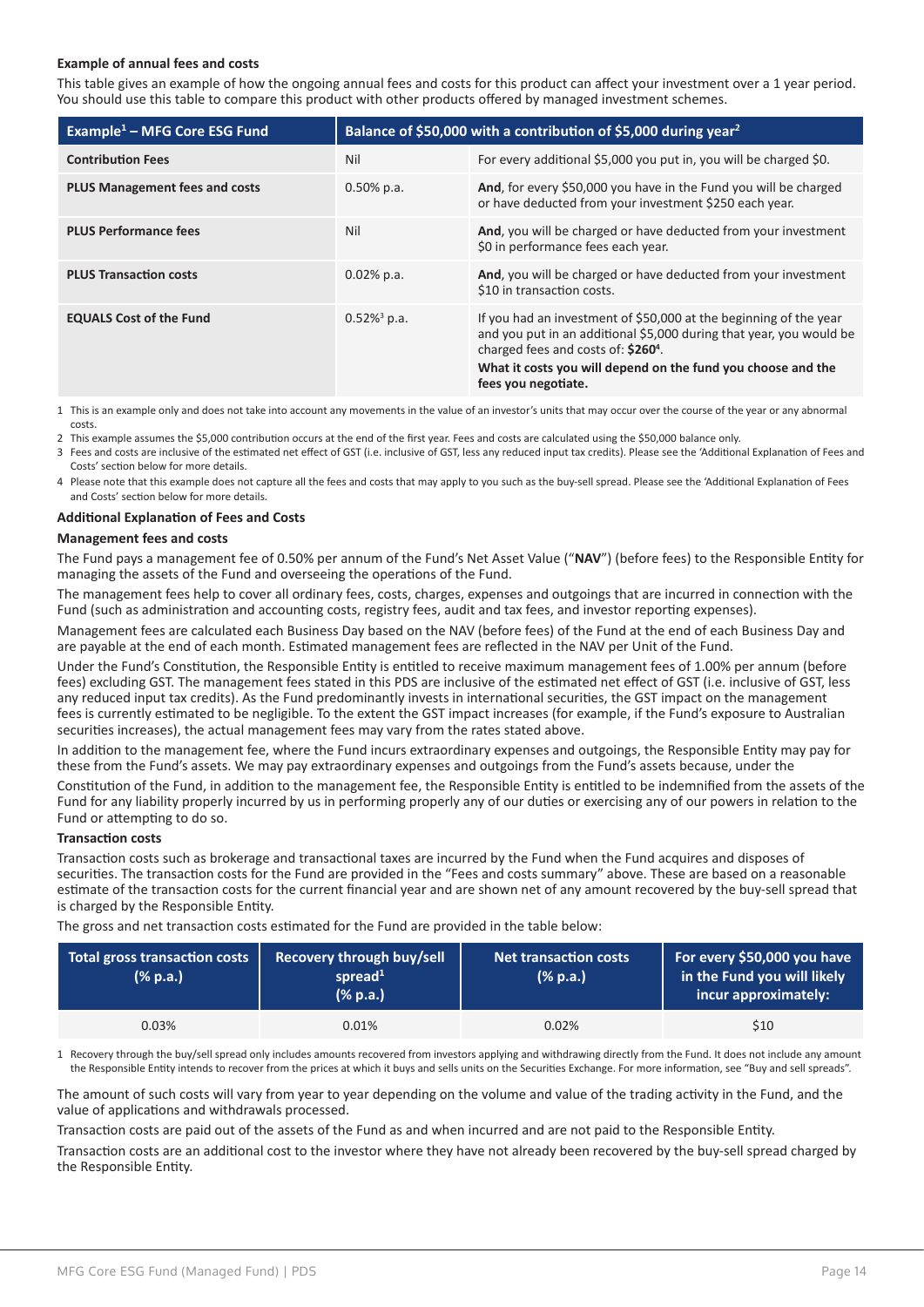#### **Buy and sell spreads**

A portion of the total transaction costs are recovered from investors applying to and withdrawing directly from the Fund. New investments into the Fund or withdrawals from the Fund will typically cause the Fund to incur transaction costs. So that existing investors do not bear the transaction costs that arise from these investments and withdrawals from the Fund, the Responsible Entity includes an allowance to cover these costs in the prices at which it issues and redeems units to investors who transact directly with the Responsible Entity. This allowance to cover transaction costs (sometimes called the 'buy spread' and the 'sell spread') represents an additional cost to investors applying and withdrawing directly from the Fund, but are not fees paid to the Responsible Entity.

For an investor applying for units directly with the Responsible Entity, the current buy spread is 0.10% of the NAV per Unit, represented by the difference between the entry price and the NAV per Unit. For an investor applying directly to the Responsible Entity to withdraw their investment in Fund, the current sell spread is 0.10% of the amount that you withdraw, represented as the difference between the exit price and the NAV per Unit. For example, if you invested \$50,000 in the Fund the cost of the buy spread would be \$50, or if you withdrew \$50,000 from your investment the cost of the sell spread would be \$50. We may vary the buy and sell spreads from time to time and prior notice will not ordinarily be provided. Updated information on the buy and sell spreads will be posted on the Fund's website at www.mfgcoreseries.com.au.

For an investor that buys or sells units on the Securities Exchange, the price at which they transact may vary from the prevailing iNAV. The prices on the Securities Exchange are determined in the secondary market by market participants who set their own prices at which they wish to buy or sell units in the Fund. The difference, or spread, from the prevailing iNAV may represent a cost, or possible benefit, of an investment in the Fund. Where the Responsible Entity buys or sells units on the Securities Exchange, the price at which it buys or sells units will generally include an allowance to cover transaction costs but will also reflect market conditions and supply and demand for units during the Trading Day. As such, the cost of the spread on the Securities Exchange may be different to the cost of the 'buy spread' or 'sell spread' for investors who apply or withdraw directly with the Responsible Entity. Where the Responsible Entity buys or sells units the Fund retains the benefit of this spread.

#### **Stockbroker fees for investors**

Investors will incur customary brokerage fees and commissions when buying and selling the units on the Securities Exchange. Investors should consult their stockbroker for more information in relation to their fees and charges.

#### **Fees for Indirect Investors**

For investors accessing the Fund through a master trust or wrap account, additional fees and costs may apply. These fees and costs are stated in the offer document provided by your master trust or wrap account operator. These are not fees paid to the Responsible Entity.

#### **Payments to platforms**

Some master trusts, wrap accounts or other investment administration services ("**Platforms**") charge product access payments fees (as a flat dollar amount each year) for having the Fund included on their investment menus. We may, therefore, pay amounts from the fees we receive to any Platform through which the Fund is made available. As these amounts are paid by us out of our own resources, they are not an additional cost to you.

#### **Financial adviser fees**

Your licensed financial adviser may also charge you fees for the services they provide. These should be set out in the Statement of Advice given to you by your financial adviser. The Responsible Entity pays no commissions related to your investments to financial advisers.

#### **Differential fees**

A rebate of part of the management fees or lower management fees may be negotiated with investors who are wholesale clients for the purposes of the Corporations Act. Further information can be obtained by contacting us.

#### **Changes in fees**

Fees may increase or decrease for a number of reasons including changes in the competitive, industry and regulatory environments or simply from changes in costs. The Responsible Entity can change fees without an investor's consent but will provide investors with at least 30 days written notice of any fee increase.

#### **Taxation**

Taxation information is set out in section 11 of this document.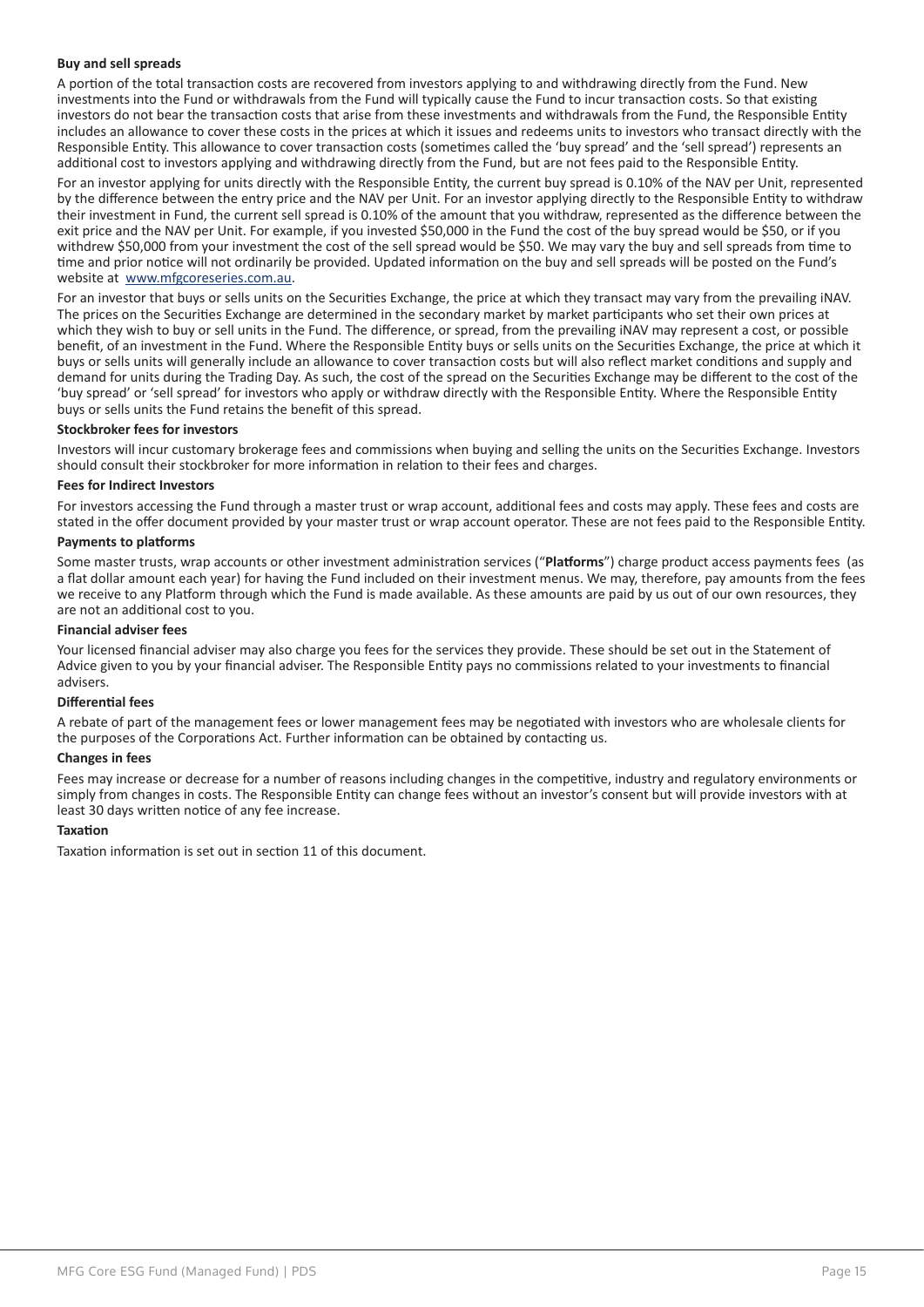#### **Securities Exchange Rules**

Units in the Fund have been admitted to quotation on the Securities Exchange under the Securities Exchange Rules. The Securities Exchange Rules are accessible at www.chi-x.com.au.

The following table sets out the key differences between the Securities Exchange Rules and the Listing Rules.

| <b>Requirement</b>                     | <b>Listing Rules</b>                                                                                                                                                                                                                                                                                                                            | <b>Securities Exchange Rules</b>                                                                                                                                                                                                                                                                                                                                                                                                                                                                                                                                                                                                                                                                                                                                                                                                                                                                                                                                                                                                                                                                                                                                                                                                                                                                                                                                                                                                                                                                                                                                                                                                                                                                                                                                                                                                                                                                               |
|----------------------------------------|-------------------------------------------------------------------------------------------------------------------------------------------------------------------------------------------------------------------------------------------------------------------------------------------------------------------------------------------------|----------------------------------------------------------------------------------------------------------------------------------------------------------------------------------------------------------------------------------------------------------------------------------------------------------------------------------------------------------------------------------------------------------------------------------------------------------------------------------------------------------------------------------------------------------------------------------------------------------------------------------------------------------------------------------------------------------------------------------------------------------------------------------------------------------------------------------------------------------------------------------------------------------------------------------------------------------------------------------------------------------------------------------------------------------------------------------------------------------------------------------------------------------------------------------------------------------------------------------------------------------------------------------------------------------------------------------------------------------------------------------------------------------------------------------------------------------------------------------------------------------------------------------------------------------------------------------------------------------------------------------------------------------------------------------------------------------------------------------------------------------------------------------------------------------------------------------------------------------------------------------------------------------------|
| <b>Continuous</b><br>disclosure        | Issuers are subject to<br>continuous disclosure<br>requirements under Listing<br>Rule 3.1 and section 674 of<br>the Corporations Act.                                                                                                                                                                                                           | Issuers of products quoted under the Securities Exchange Rules are not subject<br>to the continuous disclosure requirements in Listing Rule 3.1 and section 674 of<br>the Corporations Act. The Responsible Entity will comply with the continuous<br>disclosure requirements in section 675 of the Corporations Act as if the Fund were<br>an unlisted disclosing entity.<br>This means that the Responsible Entity will disclose to ASIC information which<br>is not generally available and that a reasonable person would expect, if the<br>information were generally available, to have a material effect on the price or value<br>of the units, provided that such information has not already been included in this<br>PDS (as supplemented or amended).<br>The Responsible Entity will publish such information on the announcements<br>platform of Securities Exchange Operator and the Fund's website<br>www.mfgcoreseries.com.au at the same time as it is disclosed to ASIC.<br>Under Securities Exchange Rules the Responsible Entity must disclose:<br>information about the NAV of the Fund's underlying investments daily;<br>information about redemptions from the Fund and the number of units on<br>issue;<br>information about distributions paid in relation to the Fund;<br>$\bullet$<br>any other information which is required to be disclosed to ASIC under section<br>$\bullet$<br>675 of the Corporations Act; and<br>any other information that would be required to be disclosed to the Securities<br>Exchange Operator under section 323DA of the Corporations Act if the units<br>were admitted under the Listing Rules.<br>In addition, the Responsible Entity must immediately notify the Securities Exchange<br>Operator of any information the non-disclosure of which may lead to a false market<br>in the units or which would otherwise affect the price of the units. |
| Periodic disclosure                    | Issuers are required to<br>disclose half-yearly and<br>annual financial information<br>and reports to the<br>announcements platform<br>of the relevant securities<br>exchange operator.                                                                                                                                                         | Issuers of products quoted under the Securities Exchange Rules are not<br>required to disclose half-yearly or annual financial information or reports to the<br>announcements platform of the Securities Exchange Operator.<br>The Responsible Entity will disclose financial information and reports in respect of<br>the Fund to the announcements platform of the Securities Exchange Operator and<br>will also lodge such financial information and reports with ASIC under Chapter 2M<br>of the Corporations Act.                                                                                                                                                                                                                                                                                                                                                                                                                                                                                                                                                                                                                                                                                                                                                                                                                                                                                                                                                                                                                                                                                                                                                                                                                                                                                                                                                                                         |
| Corporate<br>governance                | Listed companies and listed<br>managed investment schemes<br>are subject to notification<br>requirements under the<br>Corporations Act and the<br>Listing Rules relating to<br>takeover bids, buy-backs,<br>change of capital, new<br>issues, restricted securities,<br>disclosure of directors'<br>interests and substantial<br>shareholdings. | Although the units are quoted under the Securities Exchange Rules, neither the<br>Fund nor the Responsible Entity itself is listed and they are therefore not subject to<br>certain corporate governance requirements.<br>The Responsible Entity will still be required to comply with the related party<br>requirements in Part 5C.7 and Chapter 2E of the Corporations Act and section<br>601FM of the Corporations Act including that the Responsible Entity may be<br>removed by an extraordinary resolution of members on which the Responsible<br>Entity would not be entitled to vote.                                                                                                                                                                                                                                                                                                                                                                                                                                                                                                                                                                                                                                                                                                                                                                                                                                                                                                                                                                                                                                                                                                                                                                                                                                                                                                                  |
| <b>Related party</b><br>transactions   | Chapter 10 of the Listing<br>Rules relates to transactions<br>between an entity and<br>a person in a position to<br>influence the entity and sets<br>out controls over related<br>party transactions.                                                                                                                                           | Chapter 10 of the Listing Rules does not apply to products quoted under the<br>Securities Exchange Rules.<br>The Responsible Entity will still be required to comply with the related party<br>requirements in Part 5C.7 and Chapter 2E of the Corporations Act.                                                                                                                                                                                                                                                                                                                                                                                                                                                                                                                                                                                                                                                                                                                                                                                                                                                                                                                                                                                                                                                                                                                                                                                                                                                                                                                                                                                                                                                                                                                                                                                                                                               |
| <b>Auditor rotation</b><br>obligations | Division 5 of Part 2M.4<br>of the Corporations Act<br>imposes specific rotation<br>obligations on auditors<br>of listed companies and<br>listed managed investment<br>schemes.                                                                                                                                                                  | Issuers of products quoted under the Securities Exchange Rules are not subject to<br>the auditor rotation requirements in Division 5 of Part 2M.4 of the Corporations<br>Act.<br>An auditor will be appointed by the Responsible Entity to audit the financial<br>statements and Compliance Plan of the Fund.                                                                                                                                                                                                                                                                                                                                                                                                                                                                                                                                                                                                                                                                                                                                                                                                                                                                                                                                                                                                                                                                                                                                                                                                                                                                                                                                                                                                                                                                                                                                                                                                  |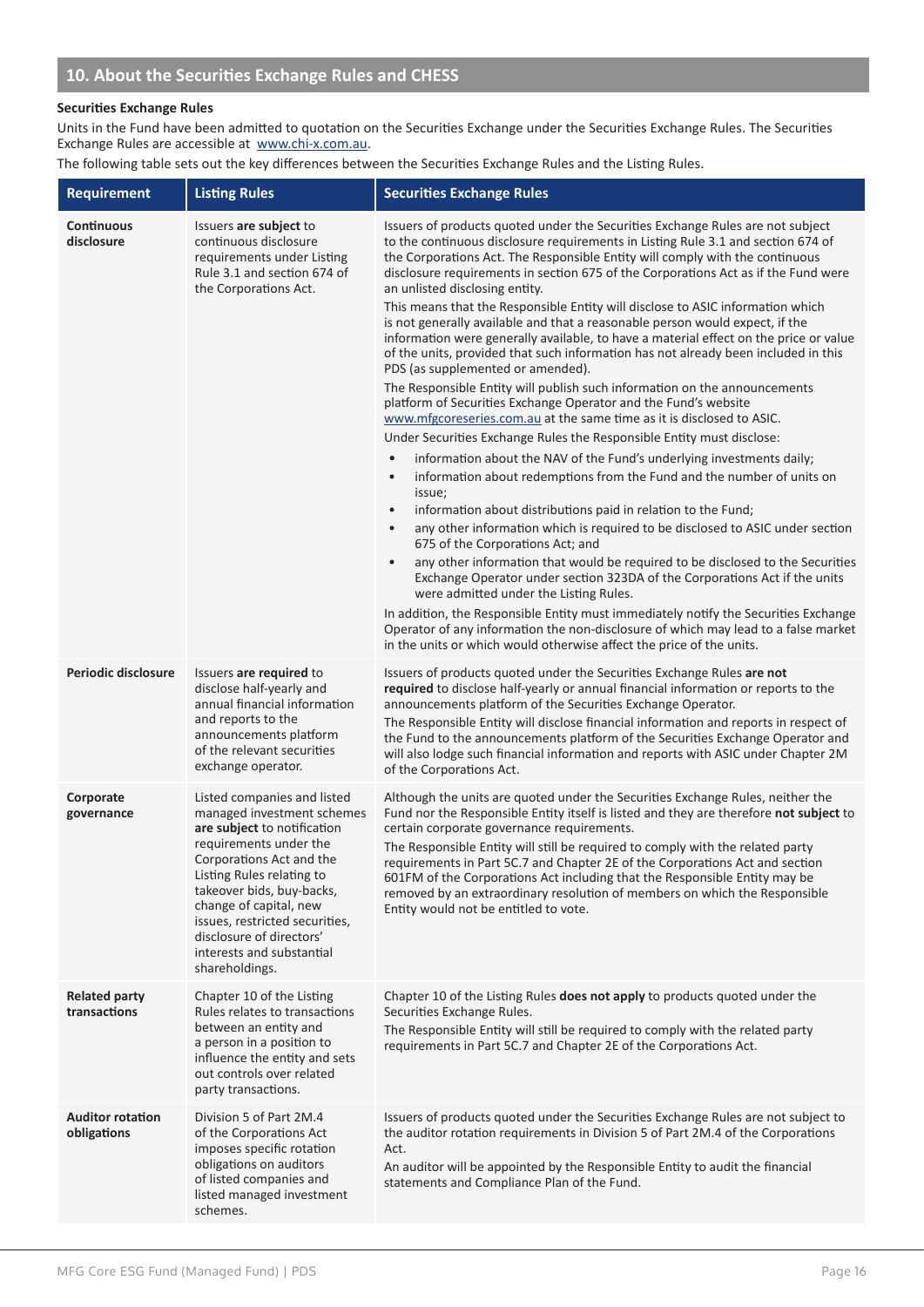#### **About CHESS**

The Responsible Entity participates in the Clearing House Electronic Sub-register System ("**CHESS**"). CHESS is a fast and economical clearing and settlement facility which also provides an electronic sub-register service. The Unit Registry has established and will maintain an electronic sub-register with CHESS on behalf of the Responsible Entity.

The Responsible Entity will not issue investors with certificates in respect of units held on the CHESS sub-register. Instead, when investors purchase units on the Securities Exchange they will receive a holding statement which will set out the number of units they hold. The holding statement will specify the HIN allocated by CHESS or SRN allocated by the Unit Registry.

Subject to the Securities Exchange Rules, Clearing Rules and Settlement Rules, the Responsible Entity may decline to register a purchaser of a unit or units transacted on the Securities Exchange.

# **11. Taxation**

#### **Investing in the Fund is likely to have tax consequences. Before investing in the Fund, investors are strongly recommended to seek their own professional tax advice about the applicable Australian tax consequences and, if appropriate, foreign tax consequences that may apply to them based on their particular circumstances.**

The taxation information contained in this PDS reflects the income tax legislation in force, and the interpretation of the Australian Taxation Office and the courts, as at the date of issue of this PDS. Taxation laws are subject to continual change and there are reviews in progress that may impact the taxation of trusts and investors.

#### **AMIT Regime**

The Fund has elected to become an Attribution Managed Investment Trust ("**AMIT**"). Accordingly, investors will be subject to tax on the income of the Fund that is attributed to them under the AMIT rules each year ending 30 June. If there is income of the Fund that is not attributed to an investor, the Fund will be subject to tax at the highest marginal rate (plus the Medicare levy) on that non- attributed income. The AMIT rules also allow the Fund to reinvest part or all of your distribution and/or accumulate part or all of the Fund's income in the Fund, in which case the income of the Fund that is attributed to you (and which must be included in your income tax return) will be more than the total distribution you receive.

Investors will be assessed for tax on the net income and net capital gains generated by the Fund that is attributed to them under the AMIT rules. Investors will receive a tax statement after the end of each financial year (referred to as an AMIT Member Annual Statement) that will provide them with details of the amounts that have been attributed to them by the Fund to assist them in the preparation of their tax return.

If the Fund was to incur a tax loss for a year then the Fund could not attribute that loss to investors. However, subject to the Fund meeting certain conditions, the Fund may be able to recoup such a loss against taxable income of the Fund in subsequent income years. Depending on an investor's particular circumstances, they may also be liable to pay capital gains tax (or income tax if they hold their units on revenue account) when they withdraw units.

#### **Taxation of non-resident investors**

If a non-resident investor is entitled to taxable income of the Fund, the investor may be subject to Australian tax at the rates applicable to non-residents. If you are a non-resident, you may be entitled to a credit for Australian income tax paid by the Responsible Entity in respect of your tax liability.

#### **Taxation reforms**

Reforms to the taxation of trusts are generally ongoing. Investors should seek their own advice and monitor the progress of announcements and proposed legislative changes on the potential impact to their investment.

#### **Quoting your Tax File Number ("TFN") or an Australian Business Number ("ABN")**

It is not compulsory for investors to quote their TFN, ABN, or exemption details. However, should an investor choose not to, the Responsible Entity is required to deduct tax from an investor's distributions. Collection of TFNs is permitted by taxation and privacy legislation.

#### **GST**

Your investment in the Fund will not be subject to goods and services tax.

#### **Foreign Account Tax Compliance Act**

Under the Foreign Account Tax Compliance Act ("**FATCA**"), the Responsible Entity is required to collect and report information about certain investors identified as U.S. tax residents or citizens. In order to comply with its FACTA obligations, the Responsible Entity may request investors to provide certain information ("**FATCA Information**").

To the extent that all FATCA Information is obtained, the imposition of US withholding tax on payments of US income or gross proceeds from the sale of particular US securities shall not apply. Although the Responsible Entity attempts to take all reasonable steps to comply with its FATCA obligations and to avoid the imposition of the withholding tax, this outcome is not guaranteed.

Under the terms of the intergovernmental agreement between the US and Australian governments, the Responsible Entity may provide FATCA Information to the Australian Taxation Office ("**ATO**"). Please be aware that the Responsible Entity may use an investor's personal information to comply with FATCA and may contact an investor if additional information is required.

#### **Common Reporting Standard**

The Common Reporting Standard ("**CRS**") requires the Responsible Entity to collect certain information about an investor's tax residence. If an investor is a tax resident of any country outside Australia, the Responsible Entity may be required to pass certain information about the investor (including account-related information) to the ATO. The ATO may then exchange this information with the tax authorities of another jurisdiction or jurisdictions, pursuant to intergovernmental agreements to exchange financial account information.

Although the CRS does not involve any withholding tax obligations, please be aware that the Responsible Entity may use an investor's personal information to comply with the CRS obligations, and may contact an investor if additional information is required. For investors who apply for units directly with the Responsible Entity, the account opening process cannot be completed until all requested information has been provided.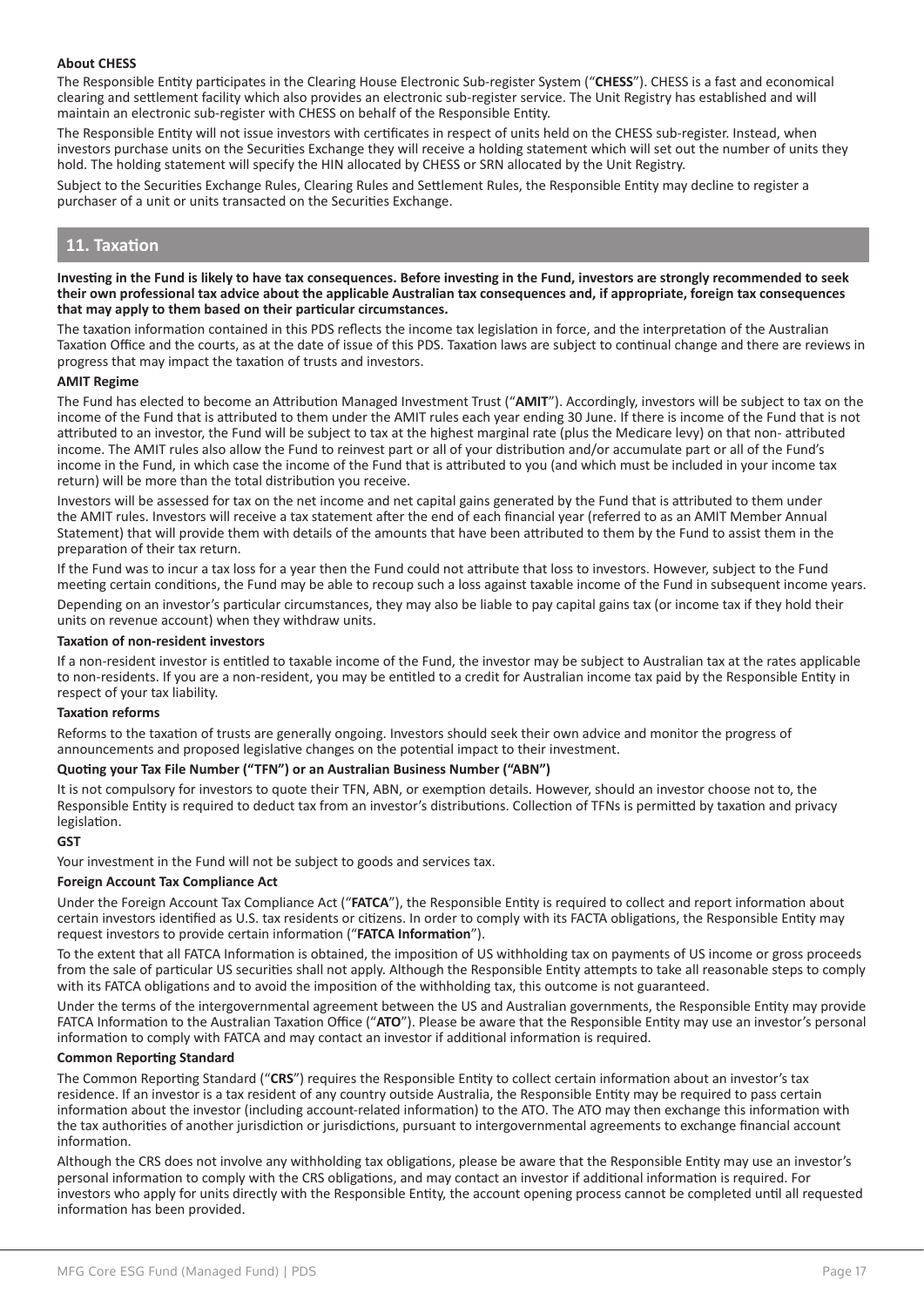# **12. Additional information**

#### **Additional disclosure information**

The Fund is subject to regular reporting and continuous disclosure obligations. Copies of documents lodged with ASIC may be obtained from, or inspected at, an ASIC office. Investors can also call the Responsible Entity to obtain copies of the following documents, free of charge:

- The Fund's annual financial report most recently lodged with ASIC;
- Any half year financial report lodged with ASIC; and
- Any continuous disclosure notices the Responsible Entity places online at www.mfgcoreseries.com.au or lodged with the Securities Exchange Operator and ASIC.

#### **Fund's Constitution**

The operation of the Fund is governed under the law and the Constitution of the Fund which addresses matters such as NAV per Unit, withdrawals, the issue and transfer of units, investor meetings, investors' rights, the Responsible Entity's powers to invest, borrow and generally manage the Fund and the Responsible Entity's fee entitlement and right to be indemnified from the Fund's assets.

In accordance with the Constitution, the Responsible Entity may provide investors with the ability to request a withdrawal of their investment in the Fund directly with the Responsible Entity.

The Constitution states that an investor's liability is limited to the amount the investor paid for their units, but the courts are yet to determine the effectiveness of provisions of this kind.

The Responsible Entity may alter the Constitution if it reasonably considers the amendments will not adversely affect investors' rights. Otherwise, the Responsible Entity must obtain investors' approval at a meeting of investors. The Responsible Entity may retire or be required to retire as Responsible Entity (if investors vote for its removal). No units may be issued after the 80th anniversary of the date of the Constitution. The Responsible Entity may exercise its right to terminate the Fund earlier. Investors' rights to requisition, attend and vote at meetings are mainly contained in the Corporations Act.

Investors can inspect a copy of the Constitution at the Responsible Entity's head office or the Responsible Entity will provide a copy free of charge.

#### **ASIC relief**

ASIC Class Order 13/721 exempts the Responsible Entity from the ongoing disclosure requirements in section 1017B of the Corporations Act on the condition that the Responsible Entity complies with section 675 of the Corporations Act as if the Fund was an unlisted disclosing entity and includes statements in any PDS for interests in the Fund to the effect that Magellan will comply with the continuous disclosure requirements of the Corporations Act as if the Fund was an unlisted disclosing entity.

#### **Conditions of admission**

As part of the Fund's conditions of admission to quotation on the Securities Exchange under the Securities Exchange Rules, the Responsible Entity has agreed to:

- a) disclose the Fund's portfolio holdings on a quarterly basis within two months of the end of each calendar quarter;
- b) provide liquidity to investors on the Securities Exchange by acting as a buyer and seller of units as described in this PDS; and
- c) provide the iNAV as described in this PDS.

#### **NAV Permitted Discretions Policy**

The Responsible Entity's NAV Permitted Discretions Policy provides further information about how it calculates NAV per Unit. The policy complies with ASIC requirements. The Responsible Entity will observe this policy in relation to the calculation of the NAV per Unit and will record any exercise of discretion outside the scope of the policy. Investors can request a copy of the policy free of charge by calling the Responsible Entity on +61 2 9235 4888.

#### **Online investor portal**

The Unit Registry operates a secure online investor portal that is available to you as an investor. You can view or change your details with the Unit Registry or transact via the online investor portal. You can access the investor portal via the Magellan website, by clicking 'Investor Login' and selecting the appropriate login for the Fund you are invested in.

#### **Change of details**

From time to time, you may need to advise us of changes relating to your investment. You may advise us via the online investor portal of changes relating to:

- your mailing address (investors with SRN holdings only, investors with HIN holdings can only change their address via their stockbroker);
- Tax File Number (TFN) / Australian Business Number (ABN);
- your bank account details;
- contact details and communication preferences;
- your licensed financial adviser, if you have nominated one; or
- your election to receive distributions as cash or to reinvest them.

If you would like to instruct changes via paper-based form, please contact the Unit Registry.

#### **Cooling-off period**

Cooling-off rights do not apply to units in the Fund (regardless of whether they were bought on the Securities Exchange or applied for directly with the Responsible Entity) however a complaints handling process has been established (see "Complaints resolution" for further information).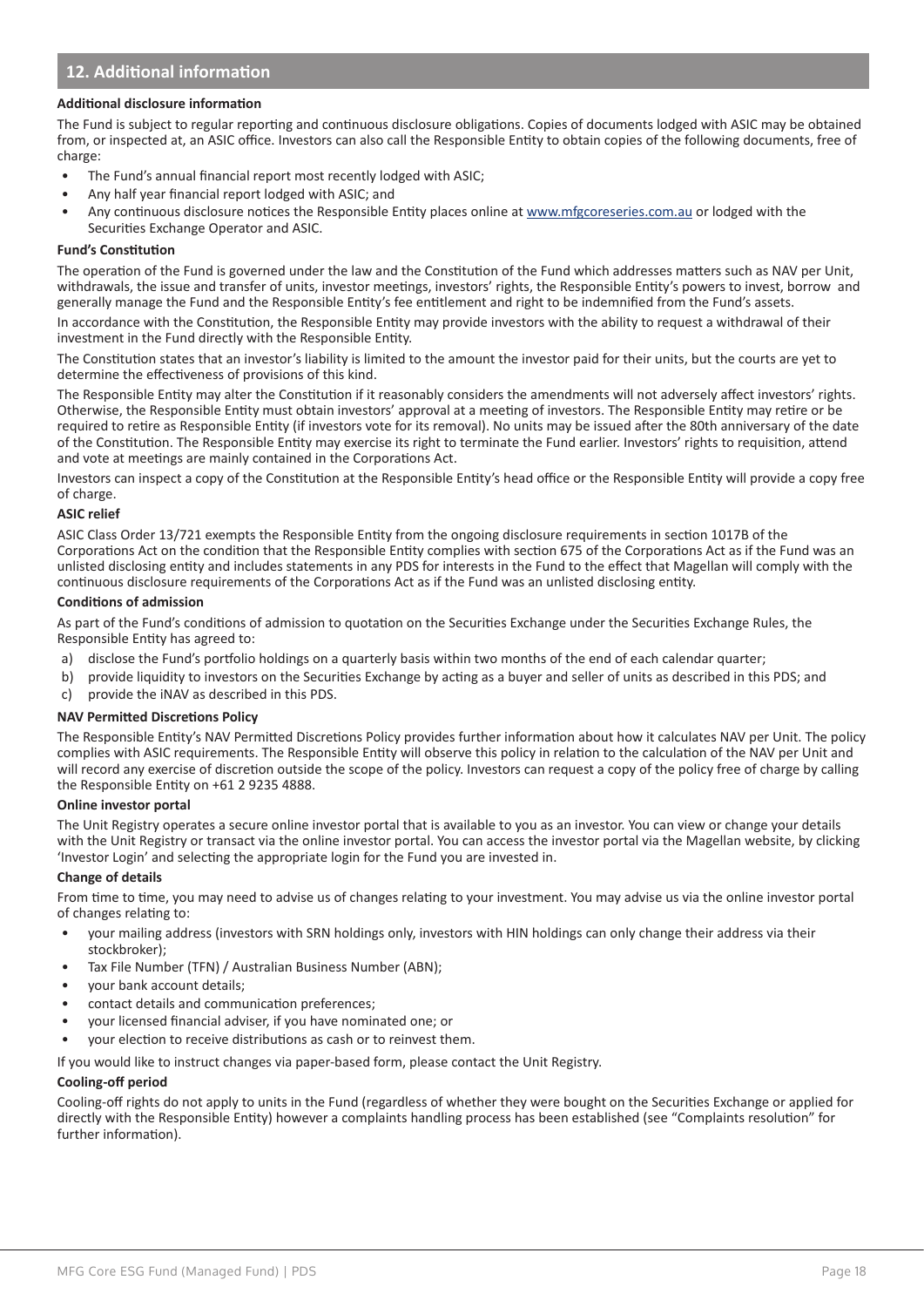#### **Complaints resolution**

Should investors have any concerns or complaints, as a first step please contact the Responsible Entity's Complaints Officer on +61 2 9235 4888 and the Responsible Entity will do its best to resolve this concern quickly and fairly. If an issue has not been resolved to your satisfaction, you can lodge a complaint with the Australian Financial Complaints Authority ("**AFCA**"). AFCA provides fair and independent financial services complaint resolution that is free to consumers.

Website: www.afca.org.au

Email: info@afca.org.au

Telephone: 1800 931 678

In writing to: Australian Financial Complaints Authority, GPO Box 3, Melbourne VIC 3001

#### **Past performance**

Performance history and Fund size information can be obtained by visiting the Fund's website www.mfgcoreseries.com.au, or view the Fund updates and other announcements on the Securities Exchange at www.chi-x.com.au. The Fund's past performance is no indication of its future performance. The Fund's returns are not guaranteed.

#### **Custodian**

The Northern Trust Company (acting through its Australian branch) ("**Northern Trust**") has been appointed to hold the assets of the Fund under a Custody Agreement. As Custodian, Northern Trust will safe-keep the assets of the Fund, collect the income of the Fund's assets and act on the Responsible Entity's directions to settle the Fund's trades. Northern Trust does not make investment decisions in respect of the Fund's assets that it holds.

#### **Unit Registry**

Automic Group ("**Automic**") has been appointed as the Unit Registry of the Fund under a Registry Services Agreement. The Registry Services Agreement sets out the services provided by the Unit Registry on an ongoing basis together with the service standards.

The role of the Unit Registry is to keep a record of investors in the Fund. This includes information such as the quantity of units held, TFNs (if provided), bank account details and details of distribution reinvestment plan participation to the extent the Responsible Entity offers such a plan.

Contact details for Automic can be found in Section 14 of this PDS.

#### **Consents**

The following parties have given written consent (which has not been withdrawn at the date of this PDS) to being named in the form and context in which they are named, in this PDS:

- Automic Group; and
- The Northern Trust Company.

Each party named above who has consented to be named in the PDS:

- has not authorised or caused the issue of this PDS;
- does not make or purport to make any statement in the PDS (or any statement on which a statement in the PDS is based) other than as specified; and
- to the maximum extent permitted by law, takes no responsibility for any part of the PDS other than the reference to their name in a statement included in the PDS with their consent as specified.

#### **Anti-money laundering and counter terrorism financing (AML/CTF)**

Australia's AML/CTF laws require us to adopt and maintain an AML/CTF Program. A fundamental part of the AML/CTF Program is that we know certain information about investors in the Fund. To meet this legal requirement, we need to collect certain identification information and documentation ("**KYC Documents**") from you if you are a new investor. We may also ask an existing investor to provide KYC Documents as part of a re-identification process to comply with the AML/CTF laws. Processing of applications or redemptions will be delayed or refused if you do not provide the KYC Documents when requested.

Under the AML/CTF laws, we may be required to submit reports to the Australian Transaction Reports and Analysis Centre ("**AUSTRAC**"). This may include the disclosure of your personal information. We may not be able to tell you when this occurs and, as a result, AUSTRAC may require us to deny you (on a temporary or permanent basis) access to your investment.

This could result in loss of the capital invested, or you may experience significant delays when you wish to transact on your investment. We are not liable for any loss you may suffer because of compliance with the AML/CTF laws.

#### **Privacy policy**

As required by law, the Responsible Entity has adopted a privacy policy that governs the collection, storage, use and disclosure of personal information. This includes using an investor's personal information to manage their investment, process any distributions that may be payable and comply with relevant laws.

For example, an investor's personal information may be used to:

- ensure compliance with all applicable regulatory or legal requirements. This includes the requirements of ASIC, the Australian Taxation Office, the Australian Transaction Reports and Analysis Centre, Securities Exchange Operator, CHESS Settlements and other regulatory bodies or relevant exchanges including the requirements of the superannuation law; and
- ensure compliance with the AML/CTF Act, FATCA and with CRS.

The Responsible Entity may be required to disclose some or all of an investor's personal information, for certain purposes (as described under the Privacy Act 1988 (Cth)) to:

- the Fund's service providers, related bodies corporate or other third parties for the purpose of account maintenance and administration and the production and mailing of statements, such as the Unit Registry, Custodian or auditor of the Fund and certain software providers related to the operational management and settlement of the units; or
- related bodies corporate that might not be governed by Australian laws for the purpose of account maintenance and administration.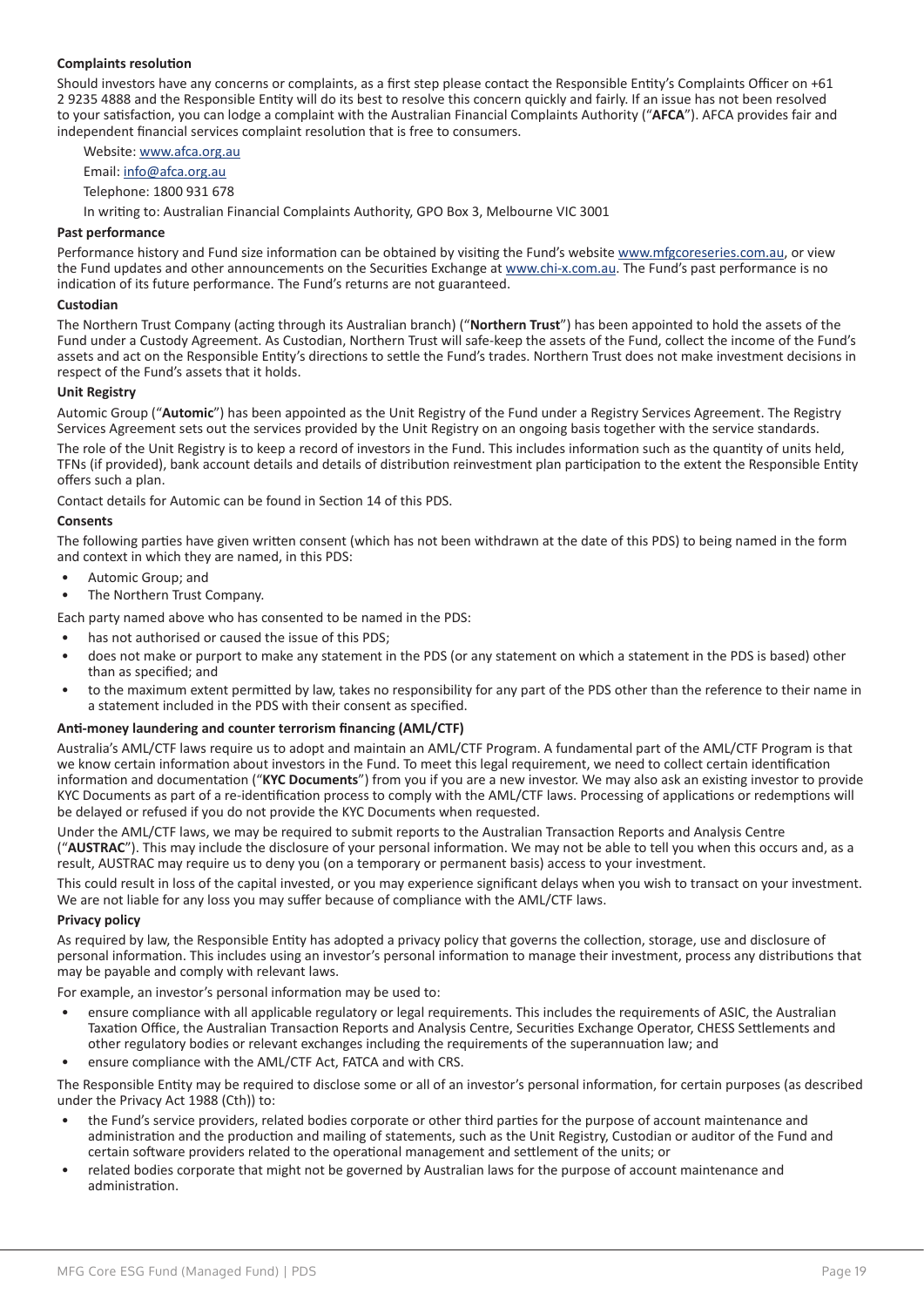The Responsible Entity may also disclose an investor's personal information to:

- market products and services to them; and
- improve customer service by providing their personal details to other external service providers (including companies conducting market research).

If any of the disclosures in the previous bullet points require transfer of an investor's personal information outside of Australia, the investor consents to such transfer.

All personal information collected by the Responsible Entity will be collected, used, disclosed and stored by the Responsible Entity in accordance with its privacy policy, a copy of which will be made available on request.

#### **Additional information for New Zealand investors**

This offer to New Zealand investors is a regulated offer made under Australian and New Zealand law. In Australia, this is Chapter 8 of the Corporations Act 2001 (Aust) and regulations made under that Act. In New Zealand, this is subpart 6 of Part 9 the Financial Markets Conduct Act 2013 and Part 9 of the Financial Markets Conduct Regulations 2014.

This offer and the content of the offer document are principally governed by Australian rather than New Zealand law. In the main, the Corporations Act 2001 (Aust) and the regulations made under that Act sets out how the offer must be made.

There are differences in how financial products are regulated under Australian law. For example, the disclosure of fees for managed investment schemes is different under the Australian regime.

The rights, remedies, and compensation arrangements available to New Zealand investors in Australian financial products may differ from the rights, remedies, and compensation arrangements for New Zealand financial products.

Both the Australian and New Zealand financial markets regulators have enforcement responsibilities in relation to this offer. If you need to make a complaint about this offer, please contact the Financial Markets Authority, New Zealand (http://www.fma.govt.nz). The Australian and New Zealand regulators will work together to settle your complaint.

The taxation treatment of Australian financial products is not the same as for New Zealand financial products.

If you are uncertain about whether this investment is appropriate for you, you should seek the advice of a financial advice provider.

The offer may involve a currency exchange risk. The currency for the financial products is not New Zealand dollars. The value of the financial products will go up or down according to changes in the exchange rate between that currency and New Zealand dollars. These changes may be significant.

If you expect the financial products to pay any amounts in a currency that is not New Zealand dollars, you may incur significant fees in having the funds credited to a bank account in New Zealand in New Zealand dollars.

If the financial products are able to be traded on a financial product market and you wish to trade the financial products through that market, you will have to make arrangements for a participant in that market to sell the financial products on your behalf. If the financial product market does not operate in New Zealand, the way in which the market operates, the regulation of participants in that market, and the information available to you about the financial products and trading may differ from financial product markets that operate in New Zealand.

The dispute resolution process described in this offer document is available only in Australia and is not available in New Zealand.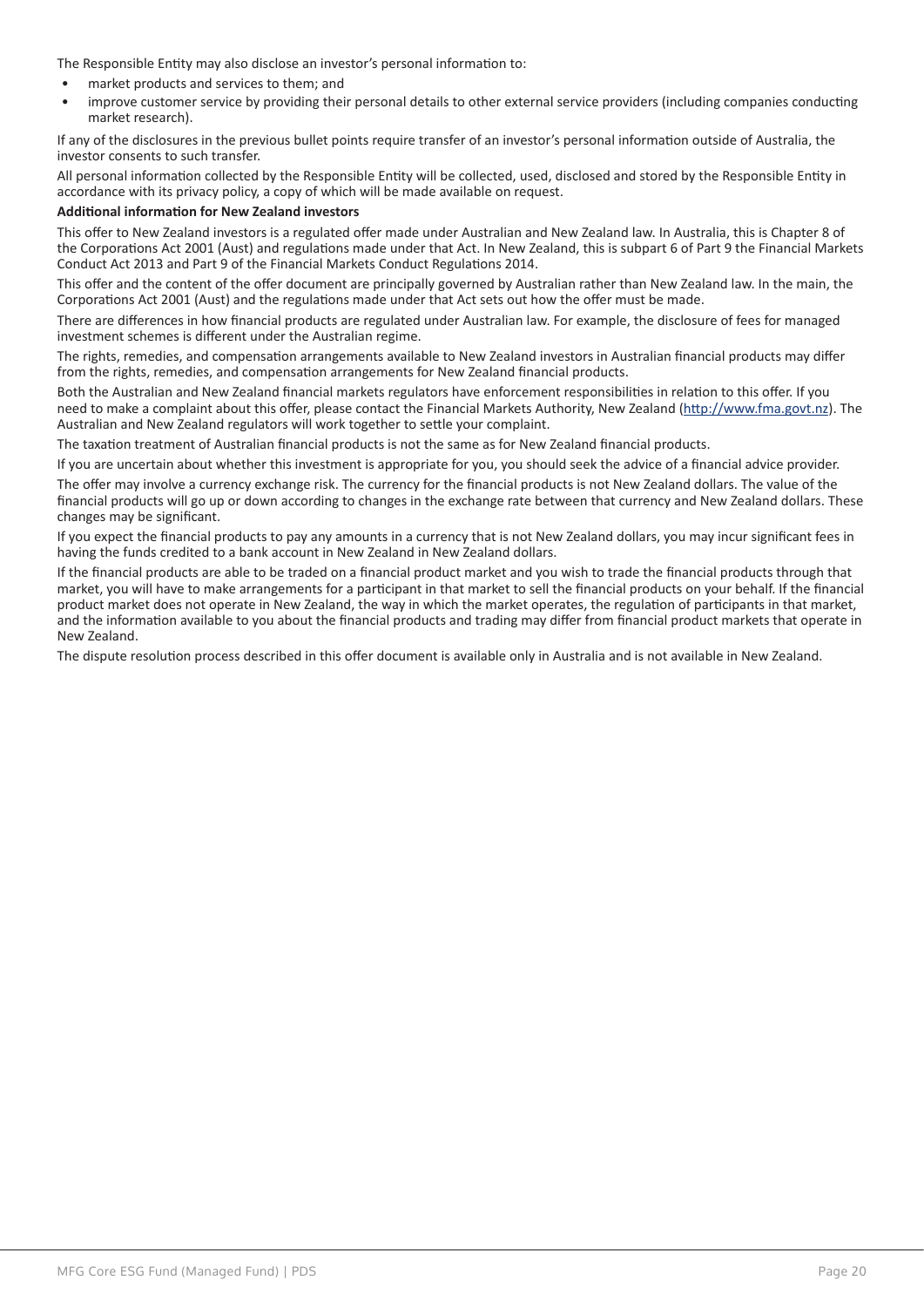# **13. Glossary**

| <b>Defined terms and other</b><br>terms used in the PDS | <b>Definition</b>                                                                                                                                                                                                                                                                                      |
|---------------------------------------------------------|--------------------------------------------------------------------------------------------------------------------------------------------------------------------------------------------------------------------------------------------------------------------------------------------------------|
| \$, A\$ or dollar                                       | The lawful currency of Australia.                                                                                                                                                                                                                                                                      |
| <b>AFCA</b>                                             | Australian Financial Complaints Authority.                                                                                                                                                                                                                                                             |
| <b>AFS Licence</b>                                      | Australian financial services licence.                                                                                                                                                                                                                                                                 |
| <b>AMIT</b>                                             | Attribution Managed Investment Trust.                                                                                                                                                                                                                                                                  |
| <b>AML/CTF Act</b>                                      | The Anti-Money Laundering and Counter-Terrorism Financing Act 2006 (Cth).                                                                                                                                                                                                                              |
| <b>Application Form</b>                                 | The application form for the Fund.                                                                                                                                                                                                                                                                     |
| <b>ASIC</b>                                             | Australian Securities & Investments Commission.                                                                                                                                                                                                                                                        |
| <b>ASIC Relief</b>                                      | Any declaration made or exemption granted by ASIC that is applicable to the Fund and that is in force.                                                                                                                                                                                                 |
| ASX                                                     | ASX Limited or the Australian Securities Exchange, as the case requires.                                                                                                                                                                                                                               |
| <b>ATO</b>                                              | Australian Taxation Office.                                                                                                                                                                                                                                                                            |
| <b>Business Day(s)</b>                                  | The days identified by the Securities Exchange Operator in the Securities Exchange Rules.<br>For the purposes of calculating Fees and Costs only, Business Day includes a day on which the primary<br>securities exchange for any security that forms part of the Fund's property is open for trading. |
| <b>CHESS</b>                                            | Clearing House Electronic Sub-register System, the Australian settlement system for equities and other<br>issued products traded on the ASX, Chi-X and other exchanges. CHESS is owned by the ASX.                                                                                                     |
| Chi-X                                                   | Chi-X Australia Pty Ltd.                                                                                                                                                                                                                                                                               |
| <b>Clearing Rules</b>                                   | The operating rules of ASX Clear Pty Limited from time to time.                                                                                                                                                                                                                                        |
| <b>Compliance Plan</b>                                  | The Compliance Plan of the Fund.                                                                                                                                                                                                                                                                       |
| Constitution                                            | The Constitution of the Fund.                                                                                                                                                                                                                                                                          |
| <b>Corporations Act</b>                                 | Corporations Act 2001 (Cth).                                                                                                                                                                                                                                                                           |
| <b>CRS</b>                                              | Common Reporting Standard.                                                                                                                                                                                                                                                                             |
| Custodian                                               | Northern Trust.                                                                                                                                                                                                                                                                                        |
| <b>Custody Agreement</b>                                | The Master Custody Agreement in respect of the assets of the Fund between the Custodian and the<br>Responsible Entity.                                                                                                                                                                                 |
| <b>EFT</b>                                              | Electronic Funds Transfer.                                                                                                                                                                                                                                                                             |
| <b>FATCA</b>                                            | Foreign Account Tax Compliance Act.                                                                                                                                                                                                                                                                    |
| <b>Fees and Costs</b>                                   | The fees and costs of the Fund as described in Section 9 of this PDS.                                                                                                                                                                                                                                  |
| <b>GST</b>                                              | Goods and Services Tax.                                                                                                                                                                                                                                                                                |
| <b>HIN</b>                                              | Holder Identification Number.                                                                                                                                                                                                                                                                          |
| <b>IDPS</b>                                             | <b>Investor Directed Portfolio Service.</b>                                                                                                                                                                                                                                                            |
| iNAV                                                    | Indicative NAV per unit.                                                                                                                                                                                                                                                                               |
| <b>Investment Manager</b>                               | Magellan Asset Management Limited ABN 31 120 593 946; AFS Licence No. 304 301                                                                                                                                                                                                                          |
| <b>Listing Rules</b>                                    | The listing rules of the ASX from time to time.                                                                                                                                                                                                                                                        |
| <b>NAV</b>                                              | Net asset value.                                                                                                                                                                                                                                                                                       |
| <b>NAV Permitted Discretions</b><br><b>Policy</b>       | The Responsible Entity's policy detailing the discretions exercised in the calculation of NAV per Unit.                                                                                                                                                                                                |